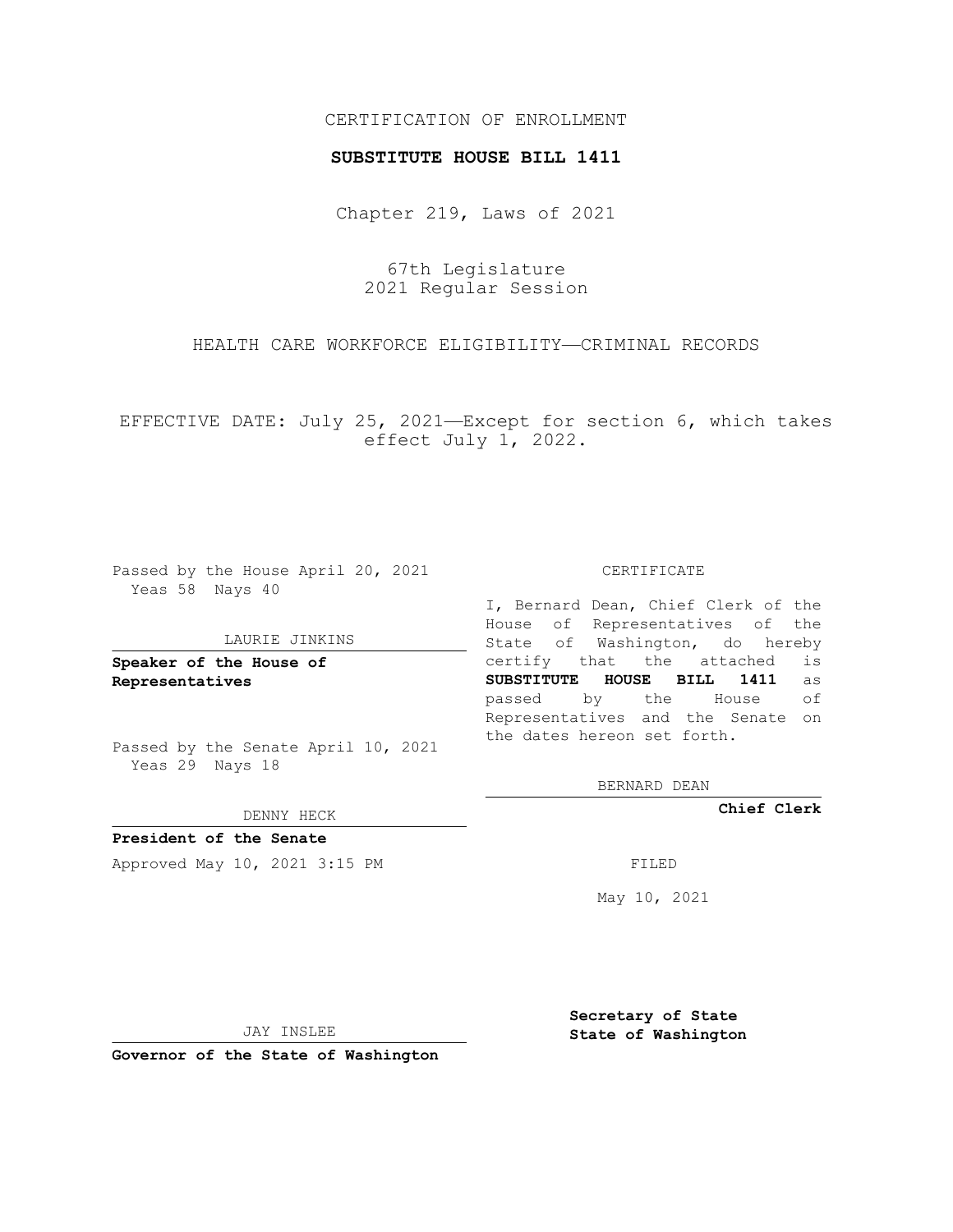#### **SUBSTITUTE HOUSE BILL 1411**

AS AMENDED BY THE SENATE

Passed Legislature - 2021 Regular Session

## **State of Washington 67th Legislature 2021 Regular Session**

**By** House Health Care & Wellness (originally sponsored by Representatives Simmons, Davis, Santos, Valdez, Berry, and Fitzgibbon)

READ FIRST TIME 02/15/21.

 AN ACT Relating to health care workforce eligibility for persons with prior involvement with the criminal justice system; amending RCW 9.97.020, 43.20A.710, 70.128.120, 70.128.120, and 70.128.130; adding a new section to chapter 43.20A RCW; adding a new section to chapter 5 74.39A RCW; creating new sections; providing an effective date; and 6 providing expiration dates.

7 BE IT ENACTED BY THE LEGISLATURE OF THE STATE OF WASHINGTON:

8 NEW SECTION. **Sec. 1.** A new section is added to chapter 43.20A 9 RCW to read as follows:

 (1) Where the department is required to screen a long-term care worker, contracted provider, or licensee through a background check to determine whether the person has a history that would disqualify the person from having unsupervised access to, working with, or providing supervision, care, or treatment to vulnerable adults or children, the department may not automatically disqualify a person on the basis of a criminal record that includes a conviction of any of the following crimes once the specified amount of time has passed for 18 the particular crime:

19 (a) Selling marijuana to a person under RCW 69.50.401 after three 20 years or more have passed between the most recent conviction and the 21 date the background check is processed;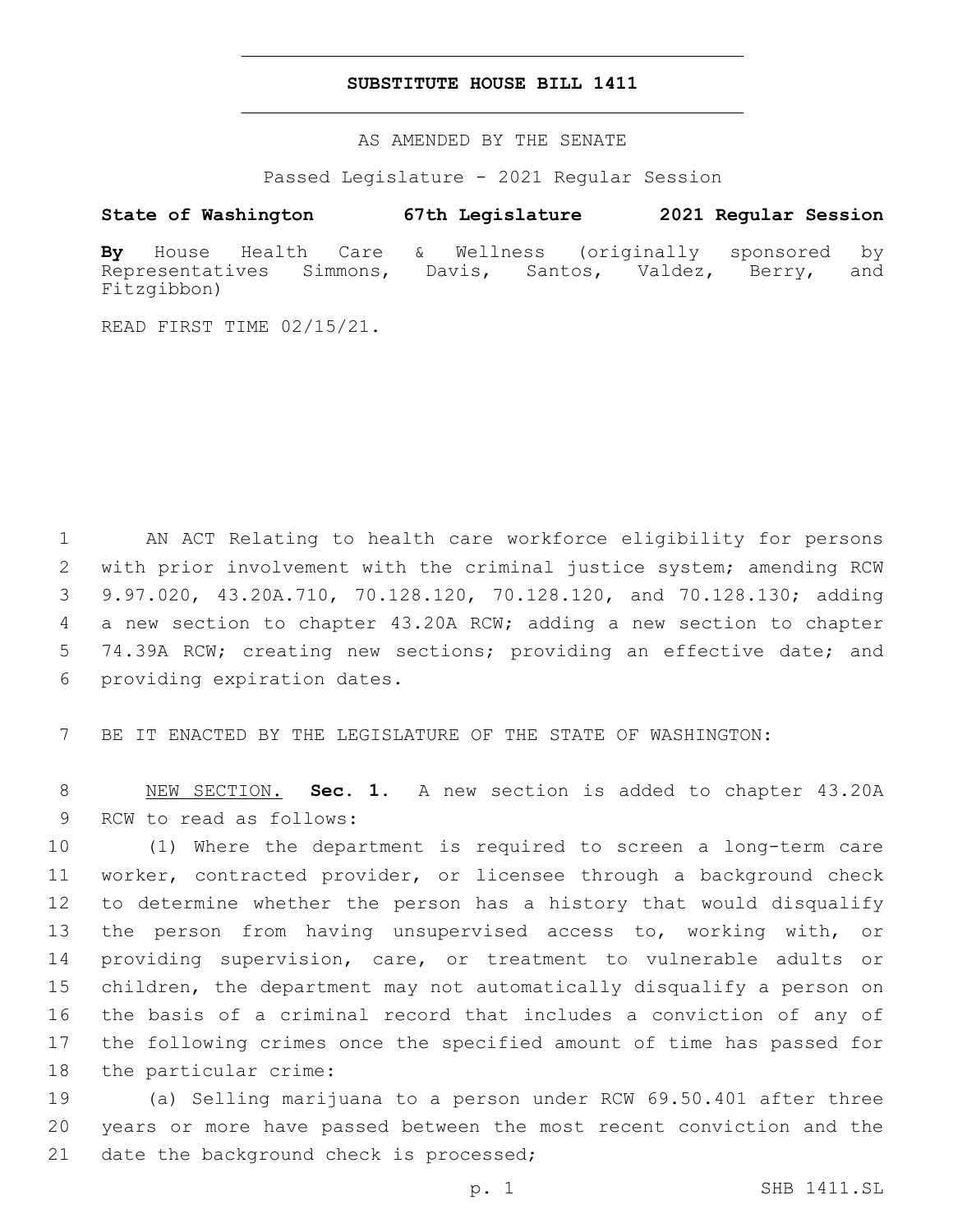(b) Theft in the first degree under RCW 9A.56.030 after 10 years or more have passed between the most recent conviction and the date 3 the background check is processed;

 (c) Robbery in the second degree under RCW 9A.56.210 after five years or more have passed between the most recent conviction and the 6 date the background check is processed;

 (d) Extortion in the second degree under RCW 9A.56.130 after five years or more have passed between the most recent conviction and the 9 date the background check is processed;

 (e) Assault in the second degree under RCW 9A.36.021 after five years or more have passed between the most recent conviction and the 12 date the background check is processed; and

 (f) Assault in the third degree under RCW 9A.36.031 after five years or more have passed between the most recent conviction and the 15 date the background check is processed.

 (2) The provisions of subsection (1) of this section do not apply where the department is performing background checks for the 18 department of children, youth, and families.

 (3) The provisions of subsection (1) of this section do not apply to department employees or applicants for department positions except for positions in the state-operated community residential program.

 (4) Notwithstanding subsection (1) of this section, a long-term care worker, contracted provider, or licensee may not provide, or be paid to provide, care to children or vulnerable adults under the medicare or medicaid programs if the worker is excluded from 26 participating in those programs by federal law.

 (5) The department, a contracted provider, or a licensee, when conducting a character, competence, and suitability review for the purpose of hiring, licensing, certifying, contracting with, permitting, or continuing to permit a person to be employed in any position caring for or having unsupervised access to vulnerable adults or children, may, in its sole discretion, determine whether to consider any of the convictions identified in subsection (1) of this section. If the department or a consumer directed employer as defined in RCW 74.39A.009 determines that an individual with any of the convictions identified in subsection (1) of this section is qualified to provide services to a department client as an individual provider as defined in RCW 74.39A.240, the department or the consumer directed employer must provide the client, and their guardian if any, with the results of the state background check for their determination of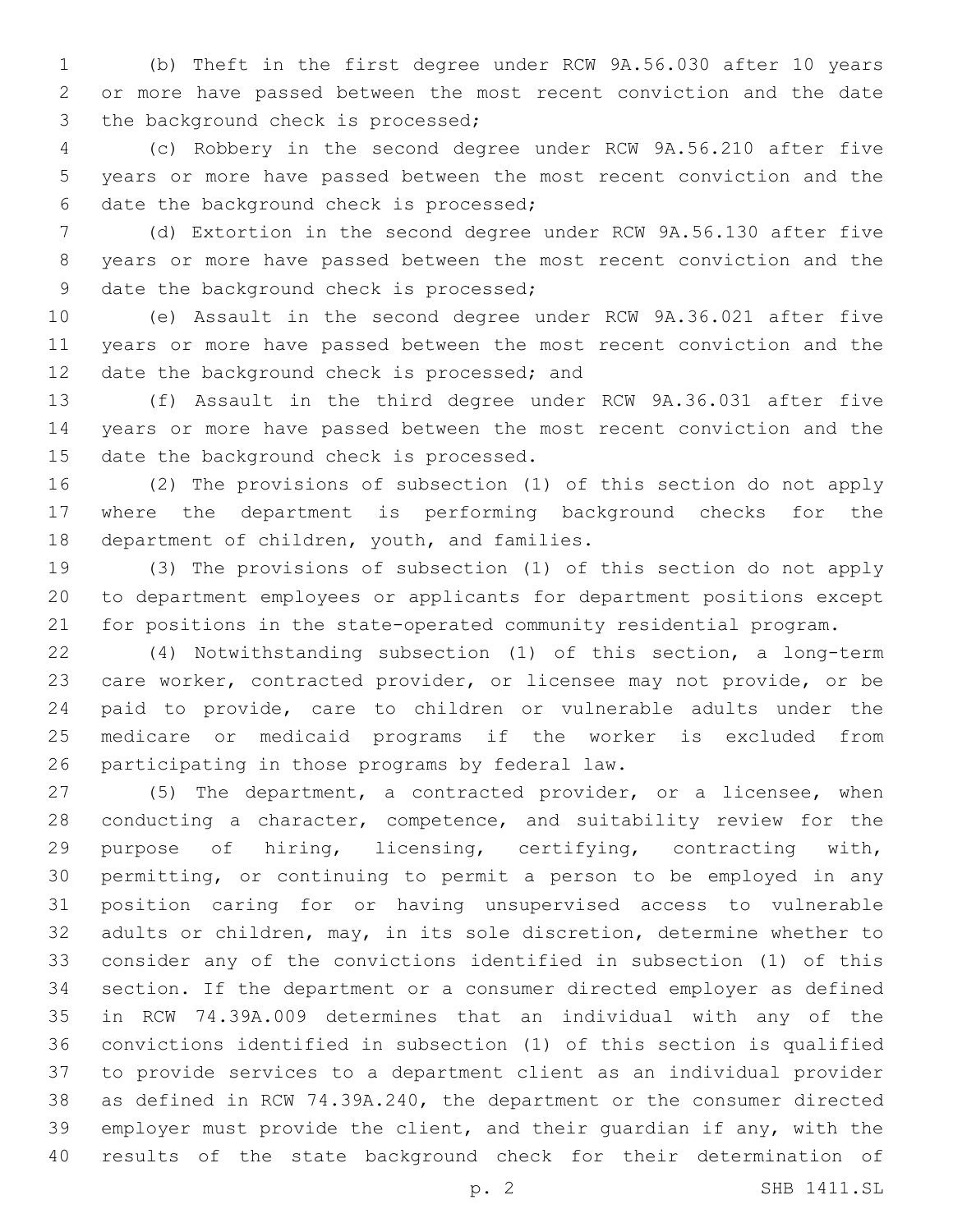character, suitability, and competence of the individual before the individual begins providing services. The department, a contracted provider, or a licensee, when conducting a character, competence, and suitability review for the purpose of hiring, licensing, certifying, contracting with, permitting, or continuing to permit a person to be employed in any position caring for or having unsupervised access to vulnerable adults or children, has a rebuttable presumption that its exercise of discretion under this section or the refusal to exercise such discretion was appropriate. This subsection does not create a 10 duty for the department to conduct a character, competence, and 11 suitability review.

# 12 (6) For the purposes of the section:

 (a) "Contracted provider" means a provider, and its employees, contracted with the department or an area agency on aging to provide services to department clients under programs under chapter 74.09, 74.39, 74.39A, or 71A.12 RCW. "Contracted provider" includes area agencies on aging and their subcontractors who provide case 18 management.

 (b) "Licensee" means a nonstate facility or setting that is licensed or certified, or has applied to be licensed or certified, by the department and includes the licensee and its employees.

 NEW SECTION. **Sec. 2.** A new section is added to chapter 74.39A 23 RCW to read as follows:

 (1) The department shall facilitate a work group dedicated to expanding the long-term care workforce while continuing to recognize the importance of protecting vulnerable adults, racial equity in client choice, just compensation for unpaid care work while preserving choice for those who wish to be informal caregivers without pay, and paid services. The work group shall identify recommendations on informed choice through a process by which older adults and people with disabilities may hire a trusted individual with a criminal record that would otherwise disqualify the person from providing paid home care services under this chapter. The work group's recommendations on the informed choice process shall include:

- 35 (a) Client safety;
- (b) Client direction;36
- 37 (c) Racial equity;
- 38 (d) Cultural competence;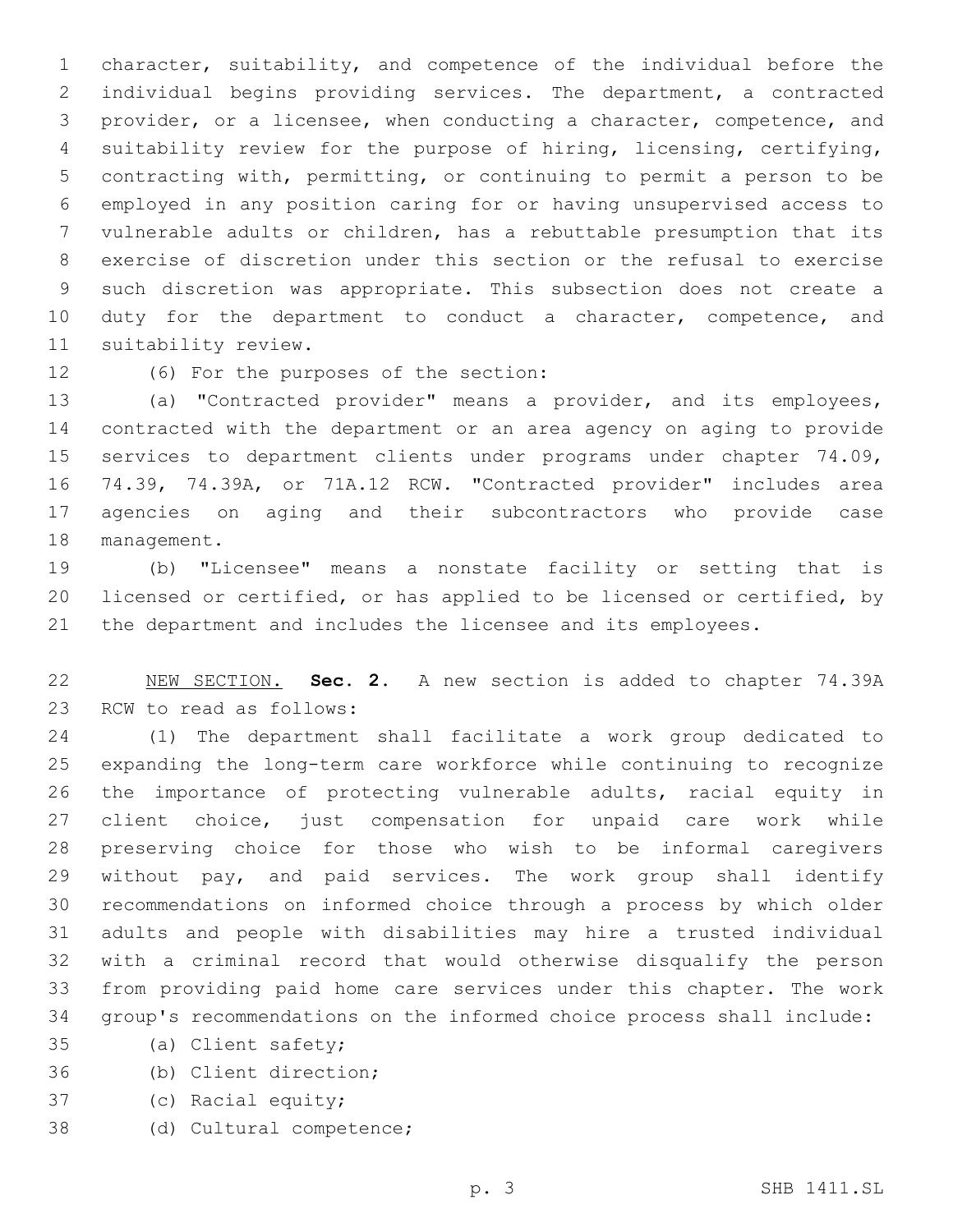1 (e) Economic consequences of unpaid caregiving on caregivers and 2 people receiving care; 3 (f) Categories of eligible workers (family, friend, trusted 4 individuals, or others); 5 (g) Disqualifying crimes, if any; 6 (h) Mechanisms for consideration (attestation, petition, other); 7 and 8 (i) Workforce development. (2)(a) The work group shall consist of:9 10 (i) Two representatives from the department; 11 (ii) Two representatives from community-based organizations that 12 represent people with criminal records; 13 (iii) One representative from a community-based organization that 14 represents Black communities; 15 (iv) Two representatives, one from the west side of the Cascade 16 mountains and one from the east side of the Cascade mountains, from 17 federally recognized tribes; 18 (v) One representative from a community-based organization that 19 represents immigrant populations or persons of color; 20 (vi) Three representatives from the union representing the 21 majority of long-term care workers in Washington; 22 (vii) One representative of a consumer-directed employer; 23 (viii) One representative of an association representing area 24 agencies on aging in Washington; 25 (ix) One representative from the office of the state long-term 26 care ombuds; 27 (x) One representative from the office of the state developmental 28 disability ombuds; 29 (xi) One representative of an association representing medicaid 30 home care agencies; 31 (xii) One representative from the Washington state attorney 32 general's office; 33 (xiii) Four representatives from organizations representing 34 seniors and individuals with physical or developmental disabilities; 35 (xiv) Two representatives who are current or previous consumers 36 of personal care services and who represent the diversity of the 37 disability community; and 38 (xv) Two representatives who receive unpaid care from individuals 39 who are unable to become medicaid paid home care workers because of 40 disqualifying convictions.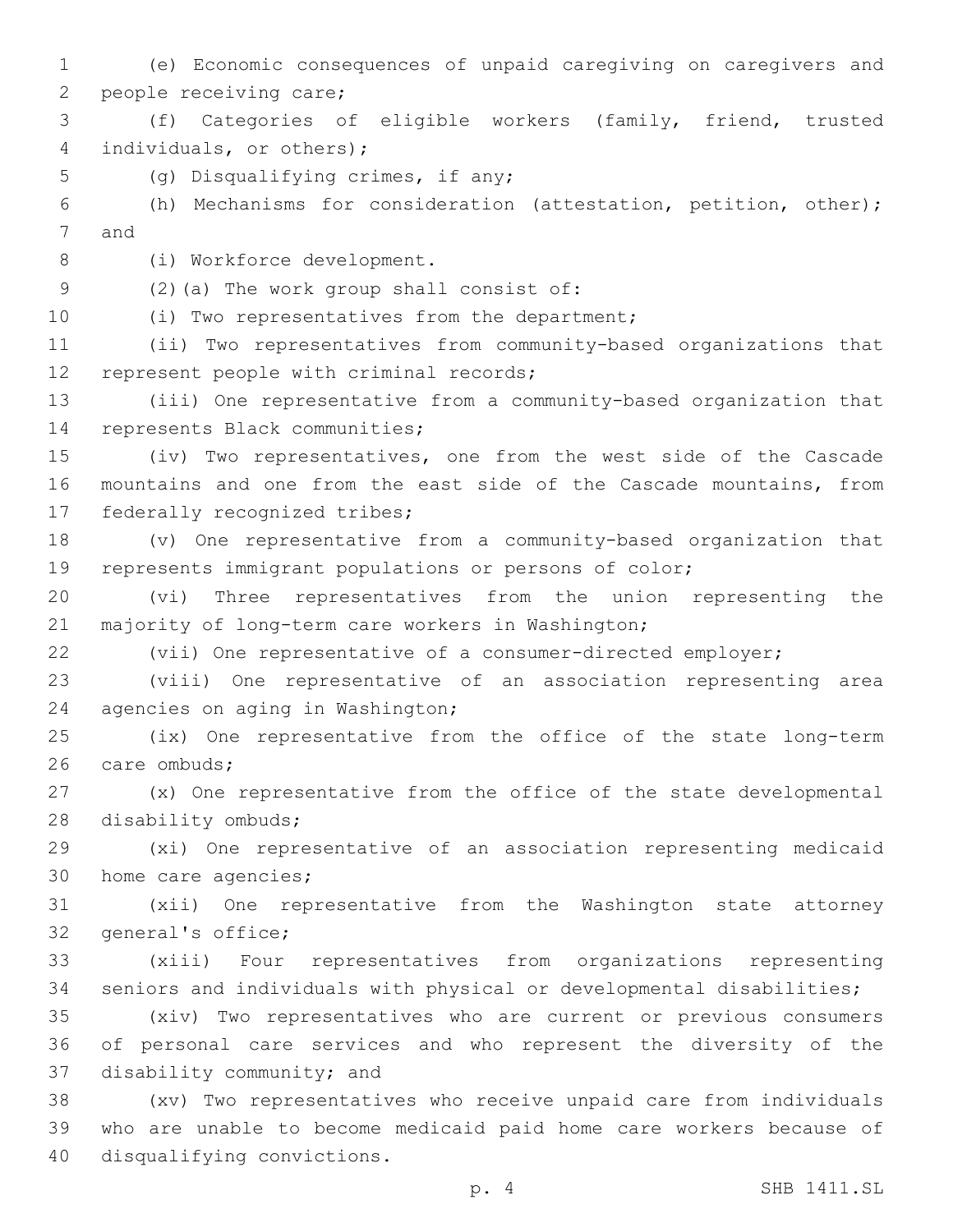(b) The department shall invite the participation of persons with expertise in the background check process to provide advice and consultation to the work group with respect to the development of the proposed process under subsection (1) of this section.

 (c) Appointments to the work group shall be made by the department. The department shall convene the meetings of the work 7 group and serve as the facilitator.

 (3) The work group shall devote at least one meeting to reviewing and analyzing racial disparities relevant to the work group's direction under subsection (1) of this section, including disparities in charges and disqualifications in providing paid home care services 12 under this chapter.

 (4) The work group must submit its recommendations to the legislature by December 1, 2022. The recommendations must include a proposed process for clients to hire a trusted individual with a criminal record. The proposed process must include a recommended communication strategy to inform older adults and people with 18 disabilities in Washington about the process.

19 (5) This section expires July 1, 2023.

 **Sec. 3.** RCW 9.97.020 and 2017 3rd sp.s. c 6 s 806 are each 21 amended to read as follows:

 (1) Except as provided in this section, no state, county, or municipal department, board, officer, or agency authorized to assess 24 the qualifications of any applicant for a license, certificate of authority, qualification to engage in the practice of a profession or business, or for admission to an examination to qualify for such a 27 license or certificate may disqualify a qualified applicant, solely based on the applicant's criminal history, if the qualified applicant has obtained a certificate of restoration of opportunity and the applicant meets all other statutory and regulatory requirements, except as required by federal law or exempted under this subsection. Nothing in this section is interpreted as restoring or creating a means to restore any firearms rights or eligibility to obtain a firearm dealer license pursuant to RCW 9.41.110 or requiring the 35 removal of a protection order.

 (a)(i) Criminal justice agencies, as defined in RCW 10.97.030, and the Washington state bar association are exempt from this 38 section.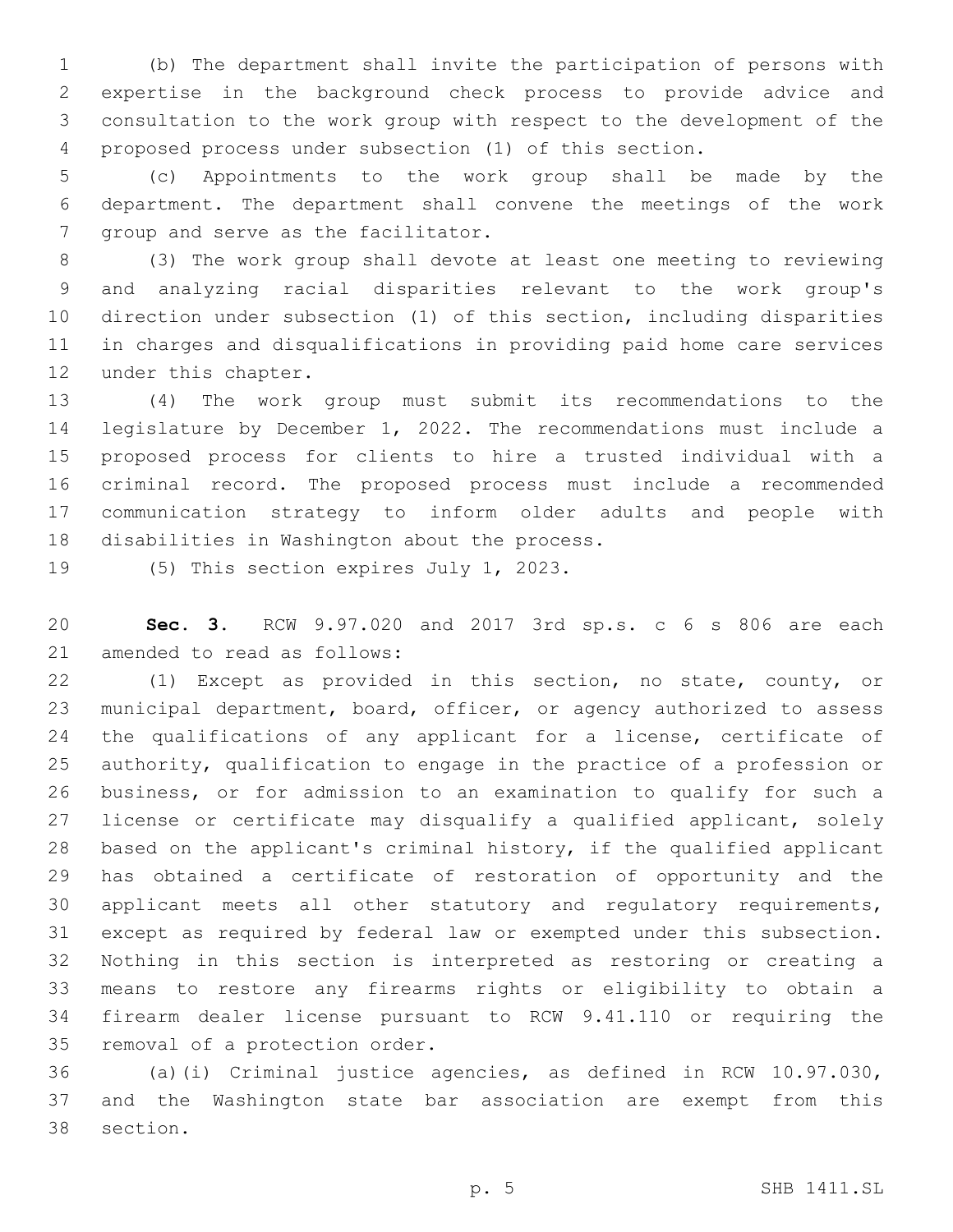1 (ii) This section does not apply to the licensing, certification, 2 or qualification of the following professionals: Accountants, RCW 3 18.04.295; ((assisted living facilities employees, RCW 18.20.125;)) 4 bail bond agents, RCW 18.185.020; escrow agents, RCW 18.44.241; 5 ((<del>long-term care workers, RCW 18.88B.080;</del>)) nursing home 6 administrators, RCW 18.52.071; nursing, chapter 18.79 RCW; physicians 7 and physician assistants, chapters 18.71 and 18.71A RCW; private 8 investigators, RCW 18.165.030; receivers, RCW 7.60.035; teachers, 9 chapters 28A.405 and 28A.410 RCW; notaries public, chapter 42.45 RCW; 10 private investigators, chapter 18.165 RCW; real estate brokers and 11 salespersons, chapters 18.85 and 18.86 RCW; security quards, chapter 12 18.170 RCW; and vulnerable adult care providers, RCW 43.43.842, who 13 are not home care aides, chapter 18.88B RCW, or contracted providers 14 or licensees as defined in section 1 of this act.

15 (iii) To the extent this section conflicts with the requirements 16 for receipt of federal funding under the adoption and safe families 17 act, 42 U.S.C. Sec. 671, this section does not apply.

18 (b) Unless otherwise ((addressed in statute)) prohibited by law, 19 in cases where an applicant would be disqualified under RCW 20 ((43.20A.710)) 43.216.170, and the applicant has obtained a 21 certificate of restoration of opportunity for a disqualifying 22 conviction, ((the department of social and health services and)) the 23 department of children, youth, and families may, after review of 24 relevant factors, including the nature and seriousness of the 25 offense, time that has passed since conviction, changed circumstances 26 since the offense occurred, and the nature of the employment or 27 license sought, at their discretion:

 (i) Allow the applicant to have unsupervised access to children, vulnerable adults, or individuals with mental illness or developmental disabilities if the applicant is otherwise qualified 31 and suitable; or

32 (ii) Disqualify the applicant solely based on the applicant's 33 criminal history.

 (c) Unless otherwise prohibited by law, in cases in which an applicant would be disqualified under RCW 43.20A.710, 43.43.842, or department rule, and the applicant has obtained a certificate of 37 restoration of opportunity for a disqualifying conviction, the 38 department of social and health services may, after review of relevant factors, including the nature and seriousness of the offense, time that has passed since conviction, changed circumstances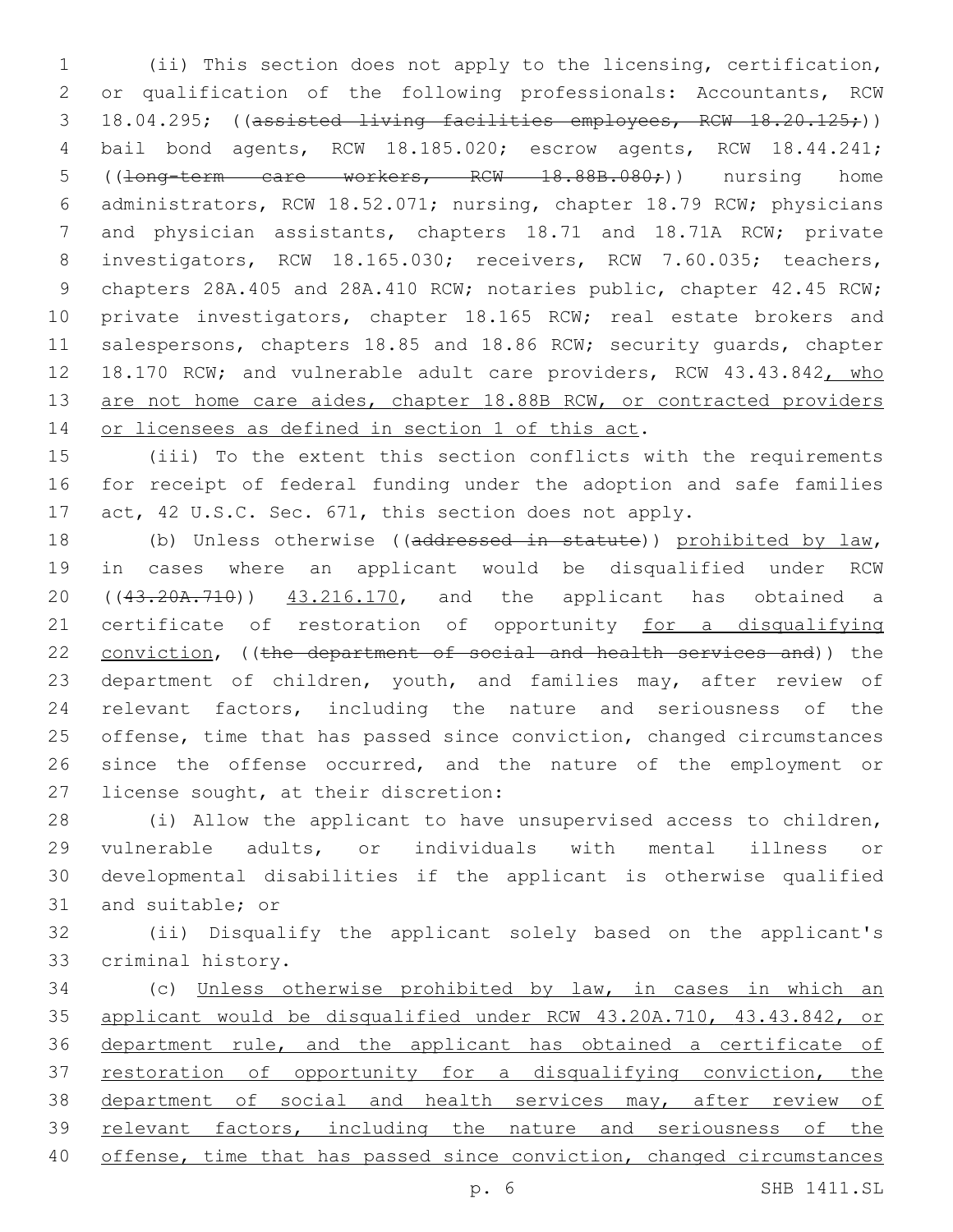since the offense occurred, and the nature of the employment or 2 license sought, at its discretion:

 (i) Allow the applicant to have unsupervised access to children, vulnerable adults, or individuals with mental illness or developmental disabilities if the applicant is otherwise qualified and suitable; or

 (ii) Disqualify the applicant solely based on the applicant's criminal history.

9 (d) If the practice of a profession or business involves unsupervised contact with vulnerable adults, children, or individuals with mental illness or developmental disabilities, or populations otherwise defined by statute as vulnerable, the department of health may, after review of relevant factors, including the nature and seriousness of the offense, time that has passed since conviction, 15 changed circumstances since the offense occurred, and the nature of the employment or license sought, at its discretion:

 (i) Disqualify an applicant who has obtained a certificate of restoration of opportunity, for a license, certification, or registration to engage in the practice of a health care profession or business solely based on the applicant's criminal history; or

 (ii) If such applicant is otherwise qualified and suitable, credential or credential with conditions an applicant who has obtained a certificate of restoration of opportunity for a license, certification, or registration to engage in the practice of a health 25 care profession or business.

 $((\overline{d}))$  (e) The state of Washington, any of its counties, cities, towns, municipal corporations, or quasi-municipal corporations, the 28 department of health, the department of social and health services, and its officers, employees, contractors, and agents are immune from suit in law, equity, or any action under the administrative procedure act based upon its exercise of discretion under this section. This section does not create a protected class; private right of action; any right, privilege, or duty; or change to any right, privilege, or duty existing under law. This section does not modify a licensing or certification applicant's right to a review of an agency's decision under the administrative procedure act or other applicable statute or agency rule. A certificate of restoration of opportunity does not remove or alter citizenship or legal residency requirements already 39 in place for state agencies and employers.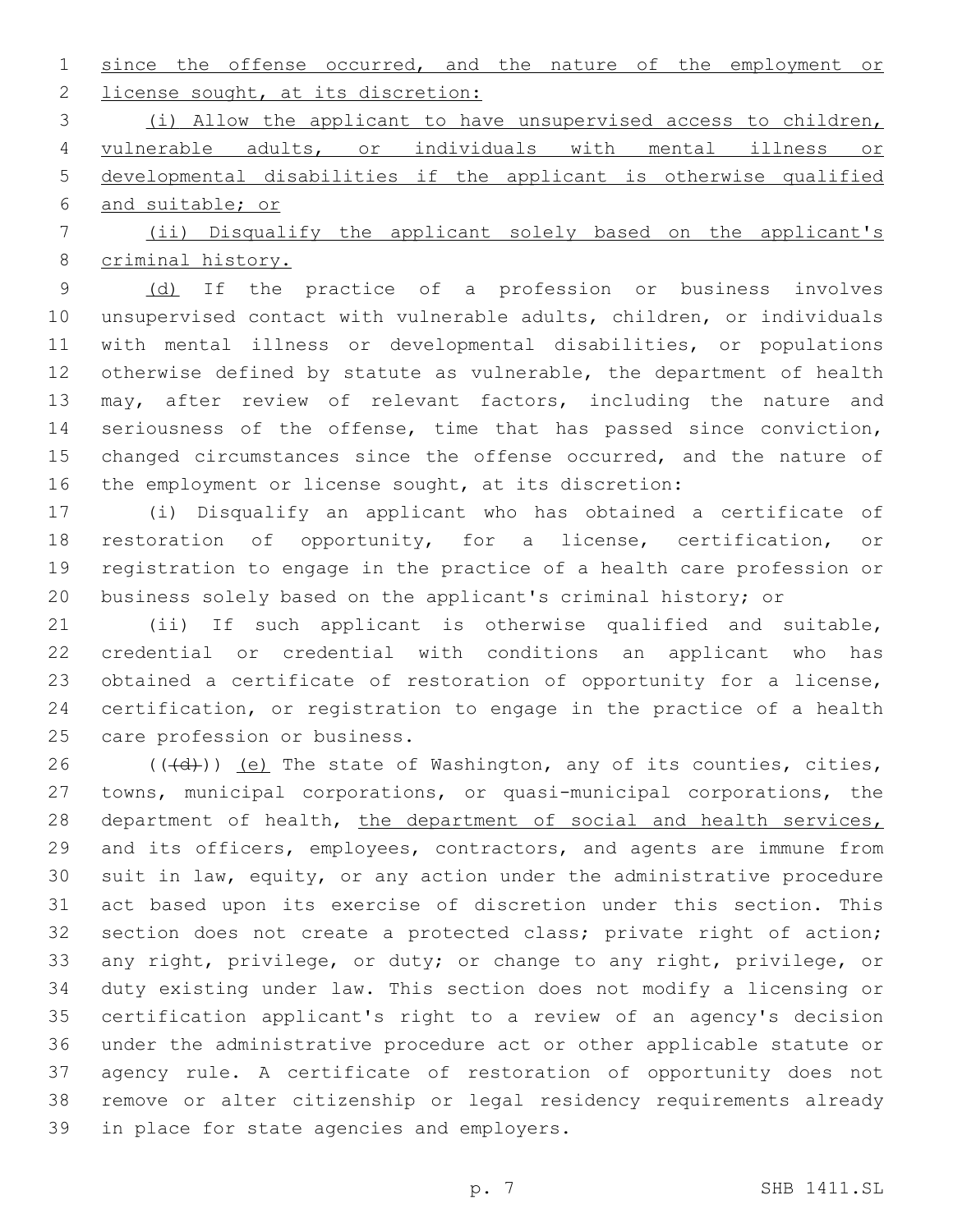(2) A qualified court has jurisdiction to issue a certificate of restoration of opportunity to a qualified applicant.

 (a) A court must determine, in its discretion whether the certificate:4

5 (i) Applies to all past criminal history; or

 (ii) Applies only to the convictions or adjudications in the 7 jurisdiction of the court.

 (b) The certificate does not apply to any future criminal justice involvement that occurs after the certificate is issued.

 (c) A court must determine whether to issue a certificate by determining whether the applicant is a qualified applicant as defined 12 in RCW 9.97.010.

 (3) An employer or housing provider may, in its sole discretion, determine whether to consider a certificate of restoration of opportunity issued under this chapter in making employment or rental decisions. An employer or housing provider is immune from suit in law, equity, or under the administrative procedure act for damages based upon its exercise of discretion under this section or the refusal to exercise such discretion. In any action at law against an employer or housing provider arising out of the employment of or provision of housing to the recipient of a certificate of restoration 22 of opportunity, evidence of the crime for which a certificate of restoration of opportunity has been issued may not be introduced as evidence of negligence or intentionally tortious conduct on the part of the employer or housing provider. This subsection does not create a protected class, private right of action, any right, privilege, or duty, or to change any right, privilege, or duty existing under law related to employment or housing except as provided in RCW 7.60.035.

 (4) The department of social and health services, and contracted 30 providers and licensees as defined in section 1 of this act, when hiring, licensing, certifying, contracting with, permitting, or continuing to permit a person to be employed in any position caring for or having unsupervised access to vulnerable adults or children, may, in their sole discretion, determine whether to consider a 35 certificate of restoration of opportunity issued under this chapter. If the department or a consumer directed employer as defined in RCW 74.39A.009 determines that an individual with a certificate of restoration of opportunity is qualified to work as an individual provider as defined in RCW 74.39A.240, the department or the consumer 40 directed employer must provide the client, and their quardian if any,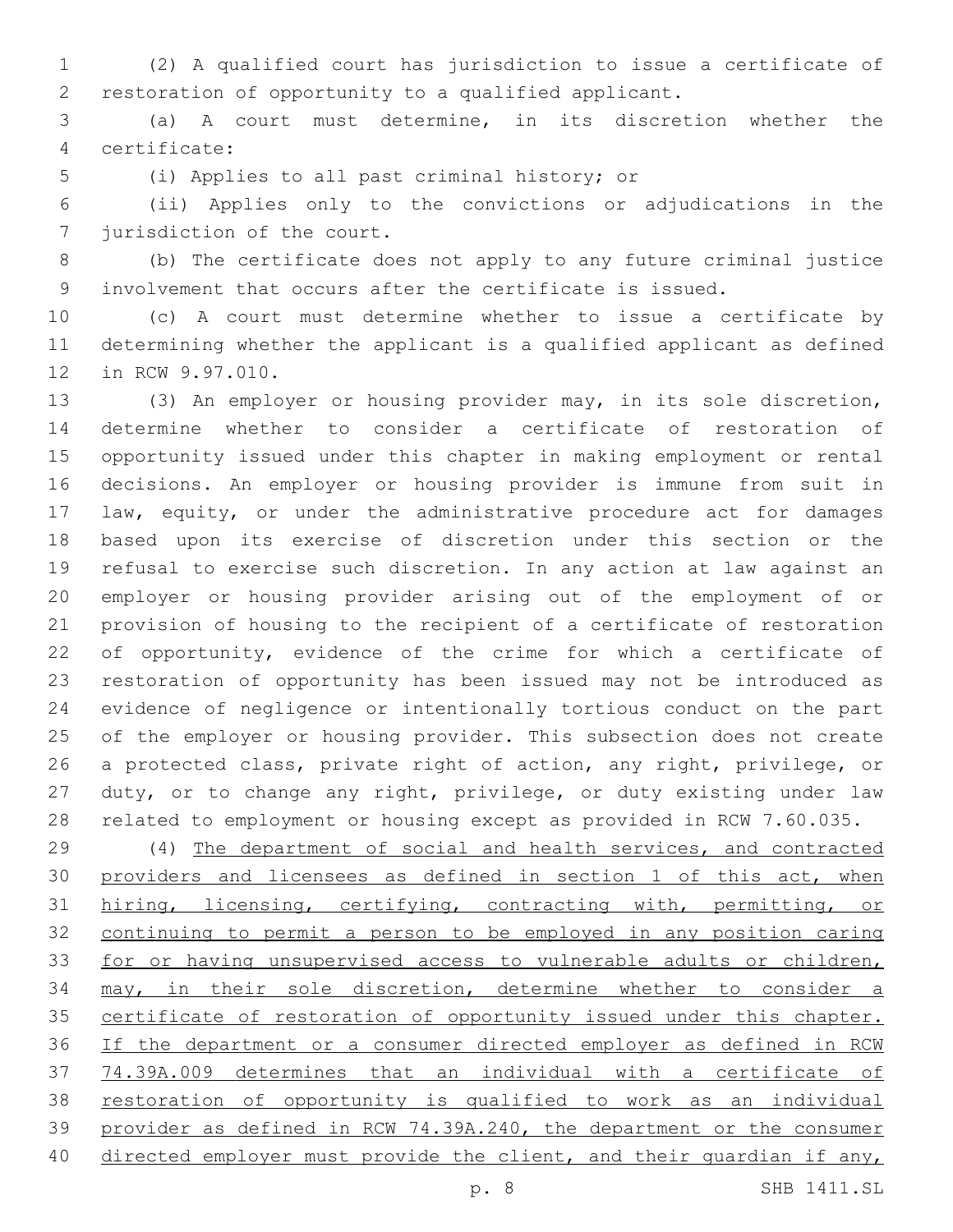with the results of the state background check for their 2 determination of character, suitability, and competence of the individual before the individual begins providing services. The department of social and health services, or contracted providers or licensees as defined in section 1 of this act, when hiring, licensing, certifying, contracting with, permitting, or continuing to permit a person to be employed in any position caring for or having unsupervised access to vulnerable adults or children, have a rebuttable presumption that their exercise of discretion under this subsection or the refusal to exercise such discretion was 11 appropriate. This subsection does not create a protected class, a 12 private right of action, or any right, privilege, or duty, or to 13 change any right, privilege, or duty existing under law related to 14 the department of social and health services, contracted providers, and licensees as defined in section 1 of this act.

 (5)(a) Department of social and health services: A certificate of restoration of opportunity does not apply to the state abuse and neglect registry. No finding of abuse, neglect, or misappropriation of property may be removed from the registry based solely on a certificate. The department must include such certificates as part of its criminal history record reports, qualifying letters, or other assessments pursuant to RCW 43.43.830 through 43.43.838. The department shall adopt rules to implement this subsection.

 (b) Washington state patrol: The Washington state patrol is not required to remove any records based solely on a certificate of restoration of opportunity. The state patrol must include a certificate as part of its criminal history record report.

(c) Court records:28

 (i) A certificate of restoration of opportunity has no effect on any other court records, including records in the judicial information system. The court records related to a certificate of restoration of opportunity must be processed and recorded in the same 33 manner as any other record.

 (ii) The qualified court where the applicant seeks the certificate of restoration of opportunity must administer the court records regarding the certificate in the same manner as it does 37 regarding all other proceedings.

 (d) Effect in other judicial proceedings: A certificate of restoration of opportunity may only be submitted to a court to demonstrate that the individual met the specific requirements of this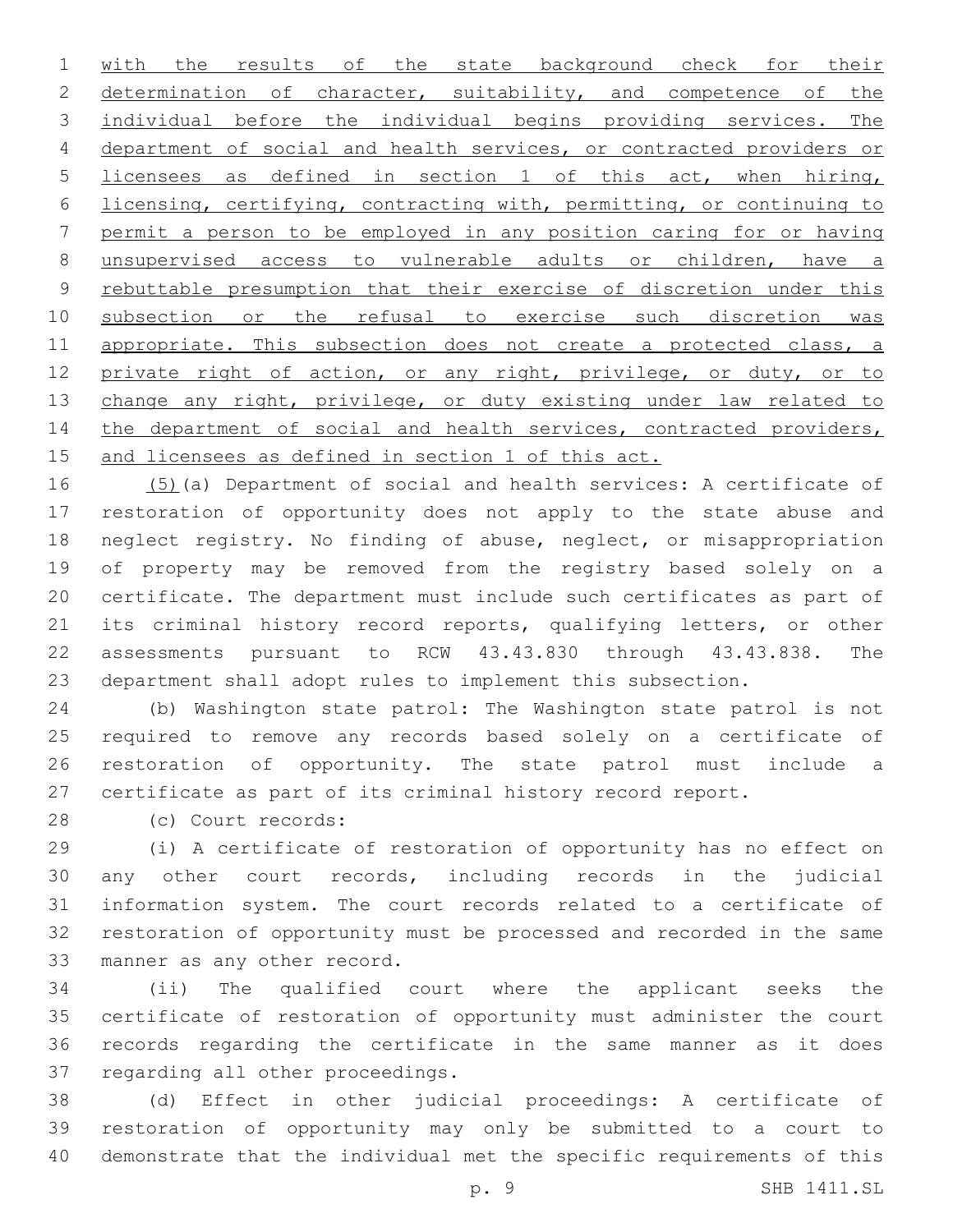section and not for any other procedure, including evidence of character, reputation, or conduct. A certificate is not an equivalent procedure under Rule of Evidence 609(c).3

 (e) Department of health: The department of health must include a certificate of restoration of opportunity on its public website if:

 (i) Its website includes an order, stipulation to informal disposition, or notice of decision related to the conviction 8 identified in the certificate of restoration of opportunity; and

 (ii) The credential holder has provided a certified copy of the certificate of restoration of opportunity to the department of 11 health.

 (f) Department of children, youth, and families: A certificate of restoration of opportunity does not apply to founded findings of child abuse or neglect. No finding of child abuse or neglect may be destroyed based solely on a certificate. The department of children, youth, and families must include such certificates as part of its criminal history record reports, qualifying letters, or other assessments pursuant to RCW 43.43.830 through 43.43.838. The department of children, youth, and families shall adopt rules to 20 implement this subsection  $((44))$   $(5)$   $(f)$ .

 $(1)$  (( $(45)$ )) (6) In all cases, an applicant must provide notice to the prosecutor in the county where he or she seeks a certificate of restoration of opportunity of the pendency of such application. If the applicant has been sentenced by any other jurisdiction in the five years preceding the application for a certificate, the applicant must also notify the prosecuting attorney in those jurisdictions. The prosecutor in the county where an applicant applies for a certificate shall provide the court with a report of the applicant's criminal 29 history.

30  $((+6+))$   $(7)$  Application for a certificate of restoration of 31 opportunity must be filed as a civil action.

 $((+7+))$   $(8)$  A superior court in the county in which the applicant resides may decline to consider the application for certificate of restoration of opportunity. If the superior court in which the applicant resides declines to consider the application, the court must dismiss the application without prejudice and the applicant may refile the application in another qualified court. The court must state the reason for the dismissal on the order. If the court determines that the applicant does not meet the required qualifications, then the court must dismiss the application without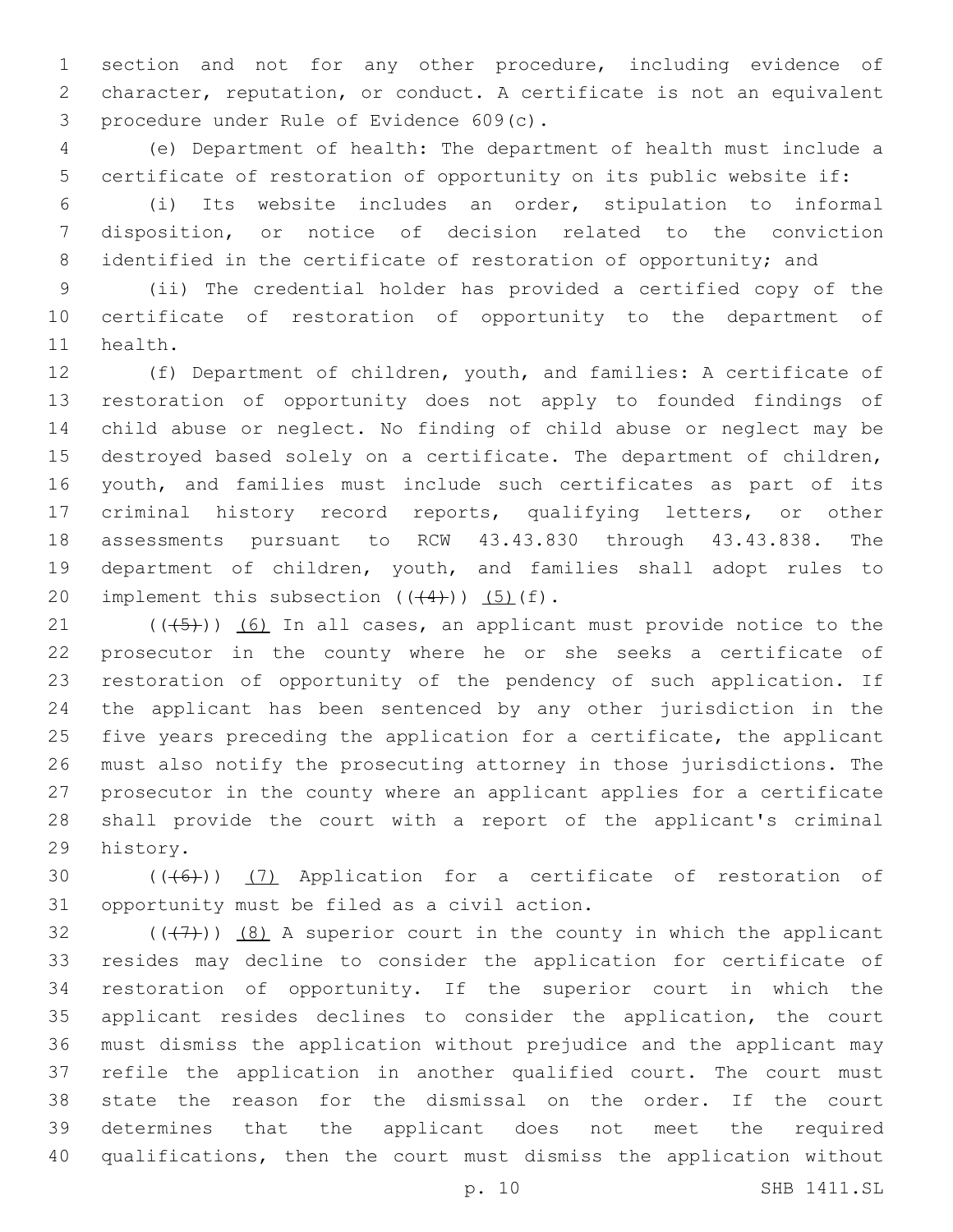prejudice and state the reason(s) on the order. The superior court in the county of the applicant's conviction or adjudication may not 3 decline to consider the application.

 (( $\left(\frac{48}{1}\right)$ ) (9) Unless the qualified court determines that a hearing on an application for certificate of restoration is necessary, the court must decide without a hearing whether to grant the certificate of restoration of opportunity based on a review of the application filed by the applicant and pleadings filed by the prosecuting 9 attorney.

 $((+9+))$   $(10)$  The clerk of the court in which the certificate of restoration of opportunity is granted shall transmit the certificate of restoration of opportunity to the Washington state patrol identification section, which holds criminal history information for the person who is the subject of the conviction. The Washington state patrol shall update its records to reflect the certificate of 16 restoration of opportunity.

 $((+10))$   $(11)$  (a) The administrative office of the courts shall develop and prepare instructions, forms, and an informational brochure designed to assist applicants applying for a certificate of 20 restoration of opportunity.

 (b) The instructions must include, at least, a sample of a standard application and a form order for a certificate of 23 restoration of opportunity.

 (c) The administrative office of the courts shall distribute a master copy of the instructions, informational brochure, and sample application and form order to all county clerks and a master copy of the application and order to all superior courts by January 1, 2017.

 (d) The administrative office of the courts shall determine the significant non-English-speaking or limited English-speaking populations in the state. The administrator shall then arrange for translation of the instructions, which shall contain a sample of the standard application and order, and the informational brochure into languages spoken by those significant non-English-speaking populations and shall distribute a master copy of the translated instructions and informational brochures to the county clerks by 36 January 1, 2017.

 (e) The administrative office of the courts shall update the instructions, brochures, standard application and order, and translations when changes in the law make an update necessary.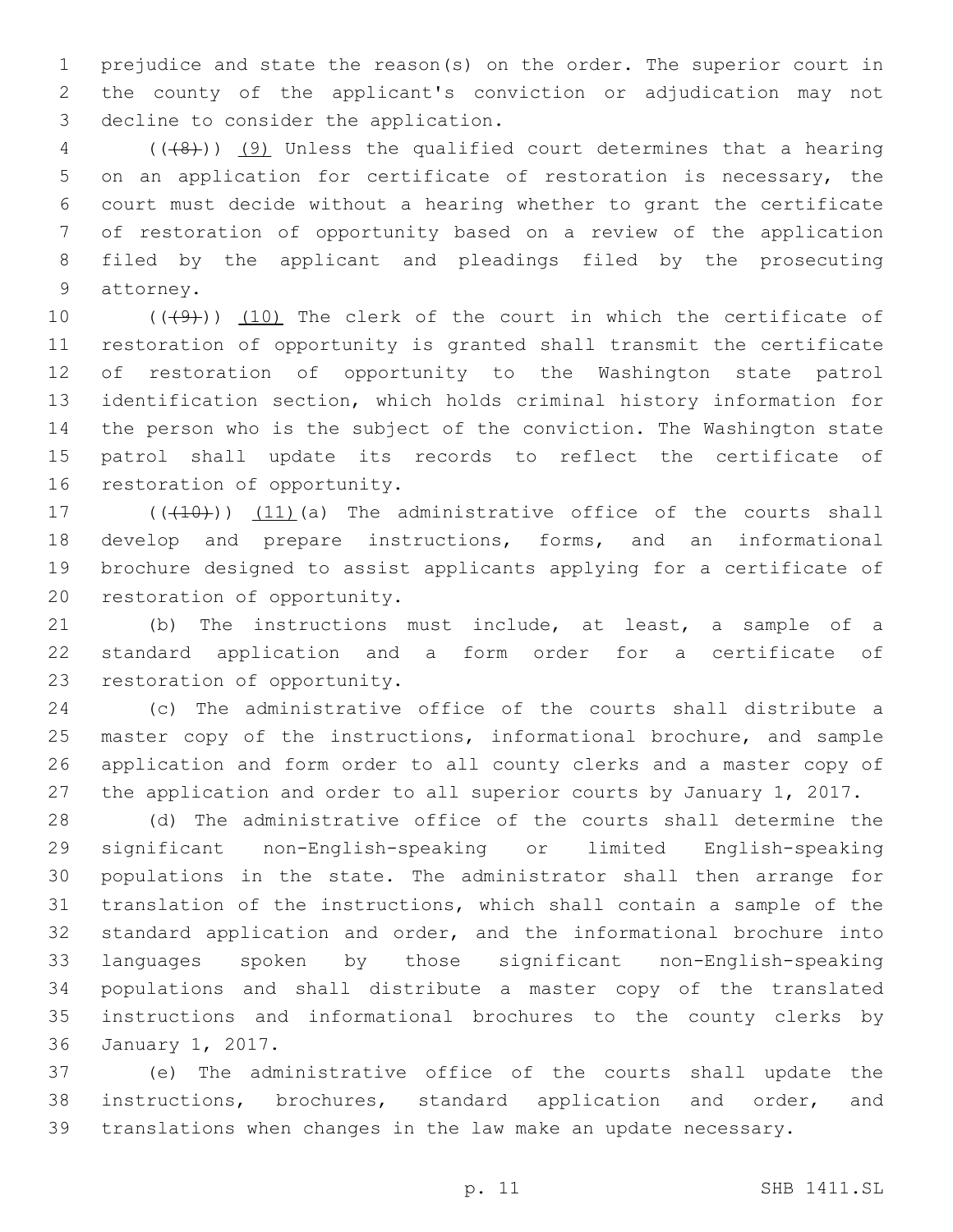**Sec. 4.** RCW 43.20A.710 and 2020 c 270 s 10 are each amended to 2 read as follows:

 (1) The secretary shall investigate the conviction records, pending charges and disciplinary board final decisions of:

 (a) Any current employee or applicant seeking or being considered for any position with the department who will or may have unsupervised access to children, vulnerable adults, or individuals with mental illness or developmental disabilities. This includes, but is not limited to, positions conducting comprehensive assessments, financial eligibility determinations, licensing and certification activities, investigations, surveys, or case management; or for state positions otherwise required by federal law to meet employment 13 standards;

 (b) Individual providers as defined in RCW 74.39A.240 and providers who are paid by home care agencies to provide in-home services involving unsupervised access to persons with physical, mental, or developmental disabilities or mental illness, or to vulnerable adults as defined in chapter 74.34 RCW, including but not limited to services provided under chapter 74.39 or 74.39A RCW; and

 (c) Individuals or businesses or organizations for the care, supervision, case management, or treatment of children, persons with developmental disabilities, or vulnerable adults, including but not limited to services contracted for under chapter 18.20, 70.127, 70.128, 72.36, or 74.39A RCW or Title 71A RCW.24

 (2) The secretary shall require a fingerprint-based background check through both the Washington state patrol and the federal bureau of investigation as provided in RCW 43.43.837. Unless otherwise authorized by law, the secretary shall use the information solely for the purpose of determining the character, suitability, and competence 30 of the applicant.

 (3) Except as provided in subsection (4) of this section, an individual provider or home care agency provider who has resided in the state less than three years before applying for employment involving unsupervised access to a vulnerable adult as defined in chapter 74.34 RCW must be fingerprinted for the purpose of investigating conviction records through both the Washington state patrol and the federal bureau of investigation. This subsection applies only with respect to the provision of in-home services funded by medicaid personal care under RCW 74.09.520, community options program entry system waiver services under RCW 74.39A.030, or chore

p. 12 SHB 1411.SL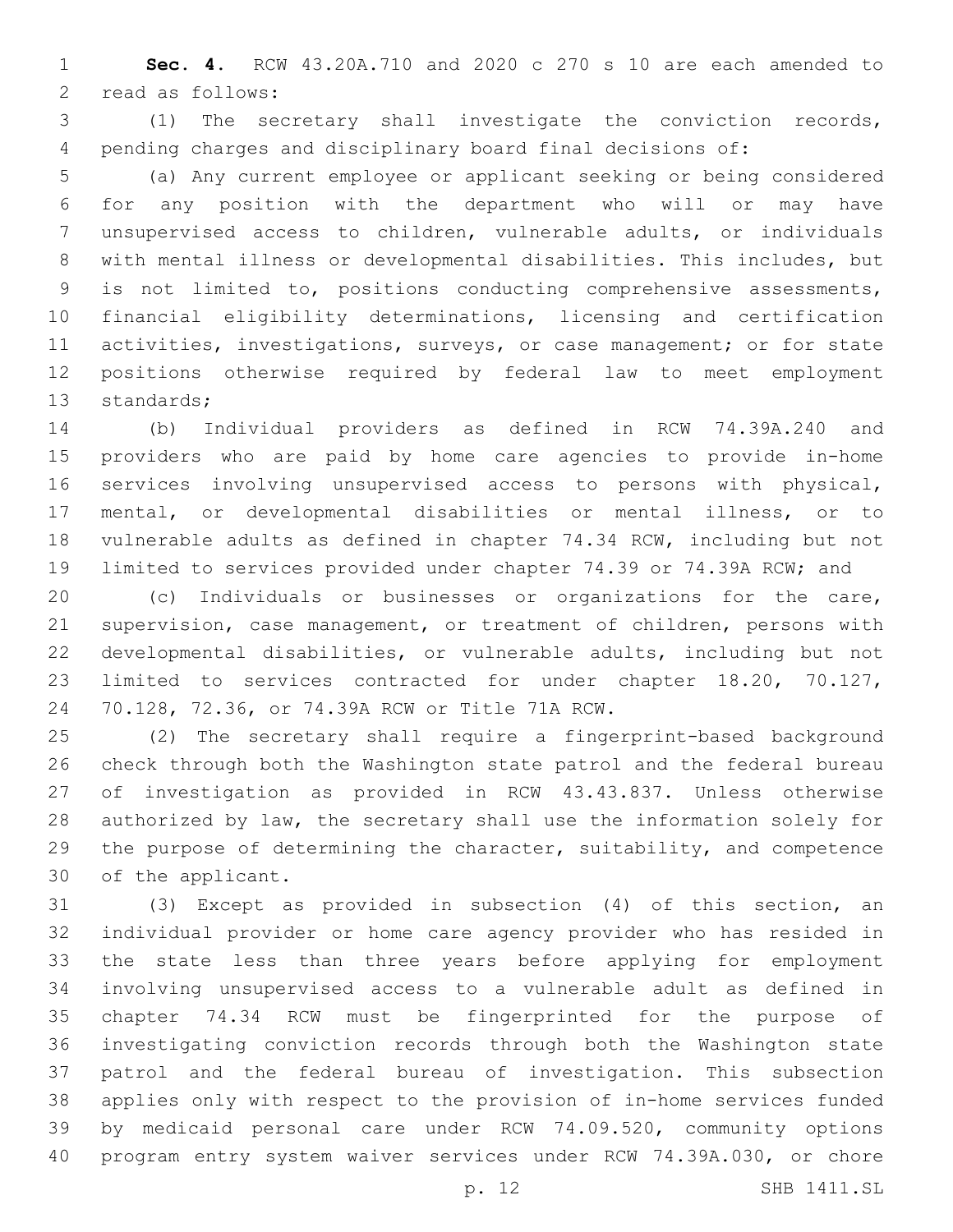services under RCW 74.39A.110. However, this subsection does not supersede RCW 74.15.030(2).2

 (4) Long-term care workers, as defined in RCW 74.39A.009, who are hired after January 7, 2012, are subject to background checks under RCW 74.39A.056, except that the department may require a background check at any time under RCW 43.43.837. For the purposes of this subsection, "background check" includes, but is not limited to, a fingerprint check submitted for the purpose of investigating conviction records through both the Washington state patrol and the 10 federal bureau of investigation.

 (5) An individual provider or home care agency provider hired to provide in-home care for and having unsupervised access to a vulnerable adult as defined in chapter 74.34 RCW must have no conviction for a disqualifying crime under RCW 43.43.830 and 43.43.842. An individual or home care agency provider must also have no conviction for a crime relating to drugs as defined in RCW 43.43.830. This subsection applies only with respect to the provision of in-home services funded by medicaid personal care under RCW 74.09.520, community options program entry system waiver services under RCW 74.39A.030, or chore services under RCW 74.39A.110.

 (6) The secretary shall provide the results of the state background check on long-term care workers, including individual providers, to the persons hiring them or to their legal guardians, if 24 any, for their determination of the character, suitability, and competence of the applicants. If the person elects to hire or retain an individual provider after receiving notice from the department that the applicant has a conviction for an offense that would disqualify the applicant from having unsupervised access to persons with physical, mental, or developmental disabilities or mental illness, or to vulnerable adults as defined in chapter 74.34 RCW, then the secretary shall deny payment for any subsequent services 32 rendered by the disqualified individual provider.

 (7) Criminal justice agencies shall provide the secretary such information as they may have and that the secretary may require for 35 such purpose.

 (8) Any person whose criminal history would otherwise disqualify 37 the person under this section or RCW 43.43.842, from a position which will or may have unsupervised access to children, vulnerable adults, or persons with mental illness or developmental disabilities shall 40 not be automatically disqualified if  $((the)$ ):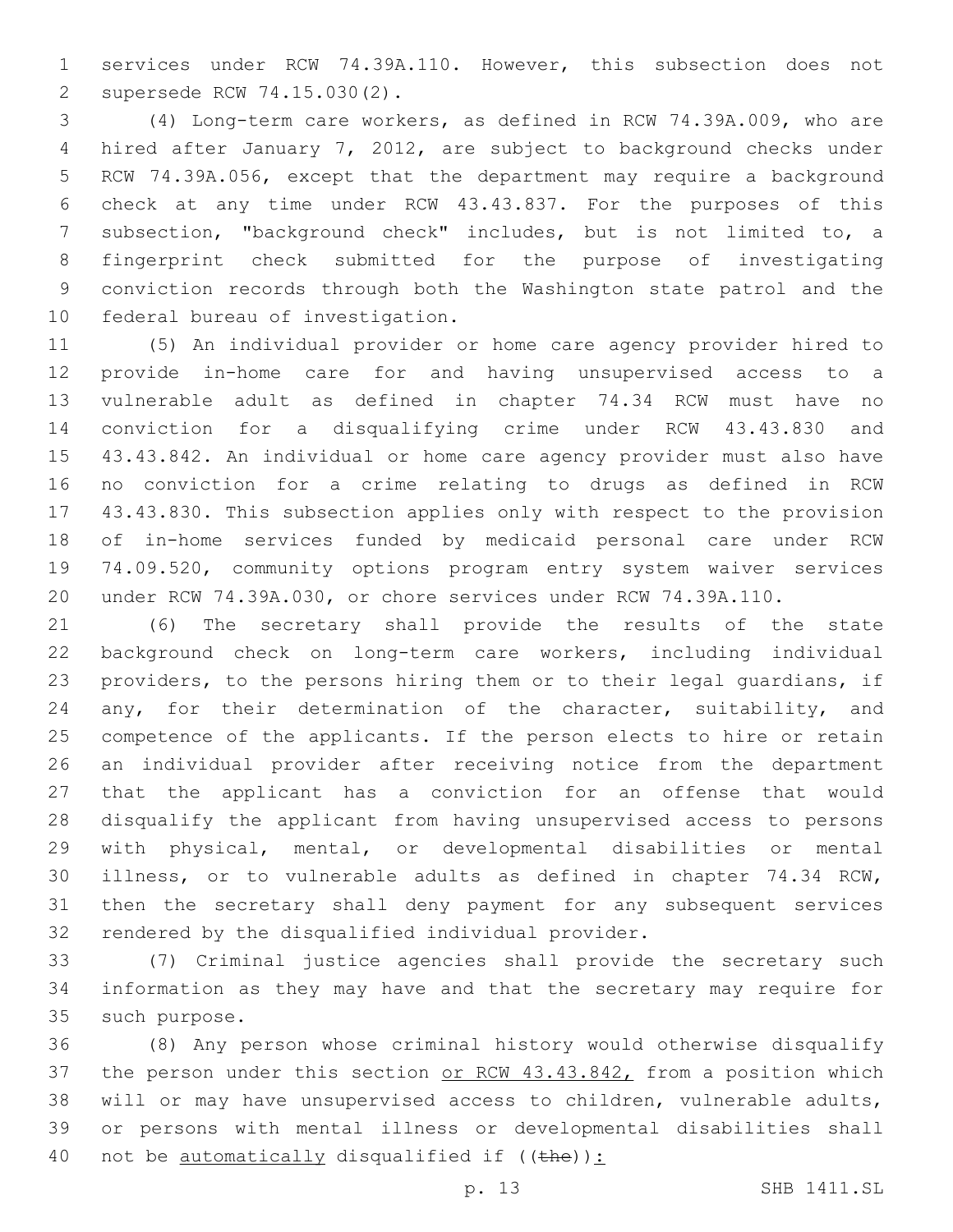(a) The department of social and health services reviewed the person's otherwise disqualifying criminal history through the department of social and health services' background assessment review team process conducted in 2002 and determined that such person 5 could remain in a position covered by this section( $\sqrt{2}$  or if the 6 otherwise disqualifying)  $\sum$ 

 (b) The conviction is no longer automatically disqualifying 8 pursuant to section 1 of this act;

 (c) The applicant has received a certificate of restoration of 10 opportunity for the convictions pursuant to RCW 9.97.020, and the department of social and health services has not disqualified the 12 applicant based on character, competence, and suitability review; or

13 (d) The conviction or disposition has been the subject of a 14 pardon, annulment, or other equivalent procedure.

 (9) The department may not consider any founded finding of physical abuse or negligent treatment or maltreatment of a child made pursuant to chapter 26.44 RCW that is accompanied by a certificate of parental improvement or dependency as a result of a finding of abuse or neglect pursuant to chapter 13.34 RCW that is accompanied by a certificate of parental improvement when evaluating an applicant or 21 employee's character, competency, and suitability pursuant to any background check authorized or required by this chapter, RCW 74.39A.056 or 43.43.832, or any of the rules adopted thereunder.

 **Sec. 5.** RCW 70.128.120 and 2015 c 66 s 2 are each amended to 25 read as follows:

 Each adult family home provider, applicant, and each resident manager shall have the following minimum qualifications, except that only applicants are required to meet the provisions of subsections  $(10)$  and  $(11)$  of this section:

30 (1) Twenty-one years of age or older;

 (2) For those applying after September 1, 2001, to be licensed as providers, and for resident managers whose employment begins after September 1, 2001, a United States high school diploma or high school equivalency certificate as provided in RCW 28B.50.536 or any English or translated government documentation of the following:

 (a) Successful completion of government-approved public or private school education in a foreign country that includes an annual average of one thousand hours of instruction over twelve years or no 39 less than twelve thousand hours of instruction;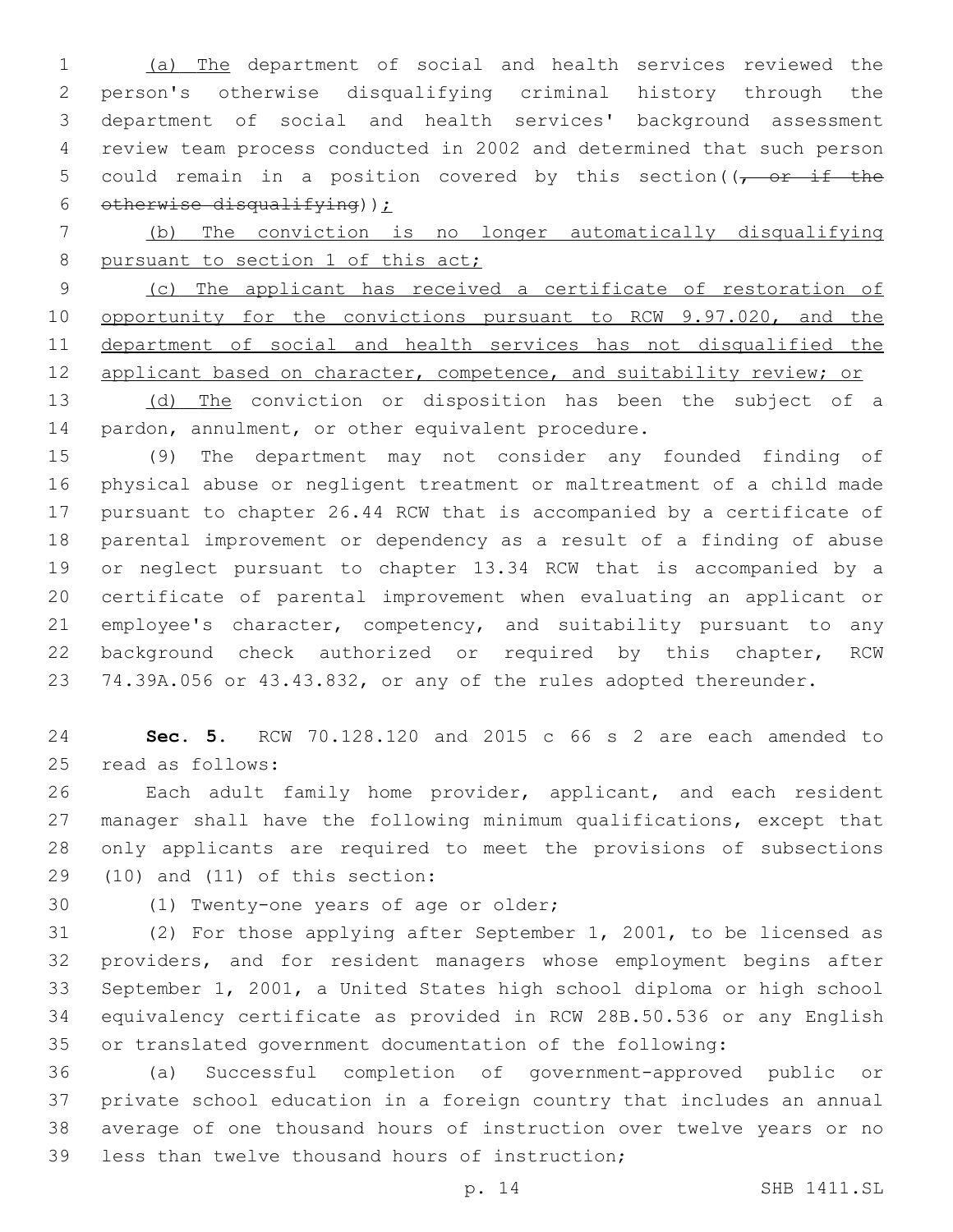(b) A foreign college, foreign university, or United States 2 community college two-year diploma;

 (c) Admission to, or completion of coursework at, a foreign university or college for which credit was granted;

 (d) Admission to, or completion of coursework at, a United States college or university for which credits were awarded;

 (e) Admission to, or completion of postgraduate coursework at, a 8 United States college or university for which credits were awarded; 9 or

 (f) Successful passage of the United States board examination for registered nursing, or any professional medical occupation for which 12 college or university education preparation was required;

(3) Good moral and responsible character and reputation;

 (4) Literacy and the ability to communicate in the English 15 language;

 (5) Management and administrative ability to carry out the 17 requirements of this chapter;

 (6) Satisfactory completion of department-approved basic training and continuing education training as required by RCW 74.39A.074, and 20 in rules adopted by the department;

 (7) Satisfactory completion of department-approved, or equivalent, special care training before a provider may provide 23 special care services to a resident;

 (8) Not ((been convicted of any crime that is disqualifying under 25 RCW 43.43.830 or 43.43.842, or department rules adopted under this 26 chapter, or been found to have abused, neglected, exploited, or abandoned a minor or vulnerable adult as specified in RCW 28  $74.39A.056(2)$ )) be disqualified by a department background check;

 (9) For those applying to be licensed as providers, and for resident managers whose employment begins after August 24, 2011, at least one thousand hours in the previous sixty months of successful, direct caregiving experience obtained after age eighteen to vulnerable adults in a licensed or contracted setting prior to operating or managing an adult family home. The applicant or resident manager must have credible evidence of the successful, direct caregiving experience or, currently hold one of the following professional licenses: Physician licensed under chapter 18.71 RCW; osteopathic physician licensed under chapter 18.57 RCW; osteopathic physician assistant licensed under chapter 18.57A RCW; physician assistant licensed under chapter 18.71A RCW; registered nurse,

p. 15 SHB 1411.SL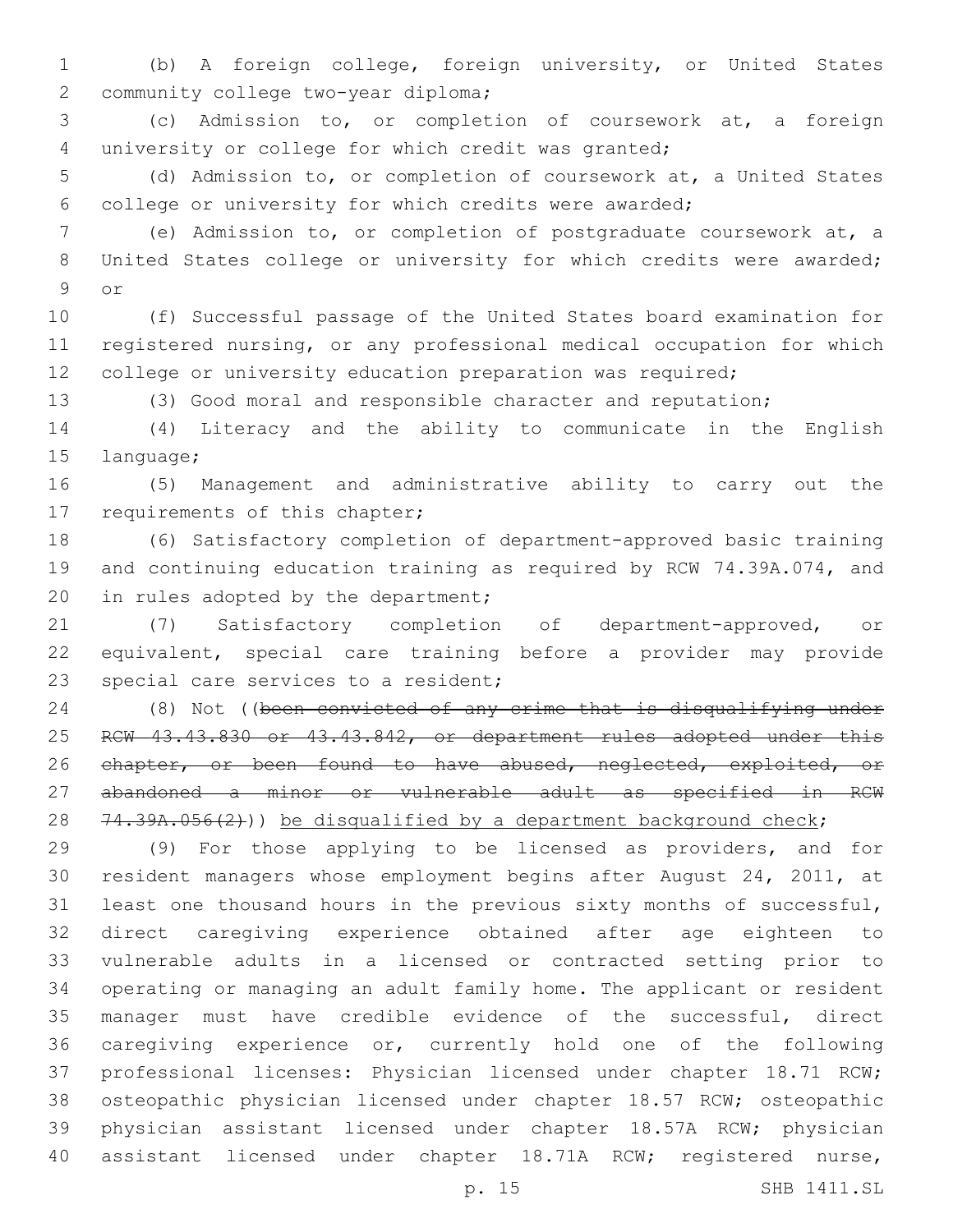advanced registered nurse practitioner, or licensed practical nurse 2 licensed under chapter 18.79 RCW;

 (10) For applicants, proof of financial solvency, as defined in 4 rule; and

 (11) Applicants must successfully complete an adult family home administration and business planning class, prior to being granted a license. The class must be a minimum of forty-eight hours of classroom time and approved by the department. The department shall promote and prioritize bilingual capabilities within available resources and when materials are available for this purpose. Under exceptional circumstances, such as the sudden and unexpected death of a provider, the department may consider granting a license to an applicant who has not completed the class but who meets all other requirements. If the department decides to grant the license due to exceptional circumstances, the applicant must have enrolled in or completed the class within four months of licensure.

 **Sec. 6.** RCW 70.128.120 and 2020 c 80 s 47 are each amended to 18 read as follows:

 Each adult family home provider, applicant, and each resident manager shall have the following minimum qualifications, except that only applicants are required to meet the provisions of subsections  $(10)$  and  $(11)$  of this section:

23 (1) Twenty-one years of age or older;

 (2) For those applying after September 1, 2001, to be licensed as providers, and for resident managers whose employment begins after September 1, 2001, a United States high school diploma or high school equivalency certificate as provided in RCW 28B.50.536 or any English or translated government documentation of the following:

 (a) Successful completion of government-approved public or private school education in a foreign country that includes an annual average of one thousand hours of instruction over twelve years or no 32 less than twelve thousand hours of instruction;

 (b) A foreign college, foreign university, or United States 34 community college two-year diploma;

 (c) Admission to, or completion of coursework at, a foreign university or college for which credit was granted;

 (d) Admission to, or completion of coursework at, a United States college or university for which credits were awarded;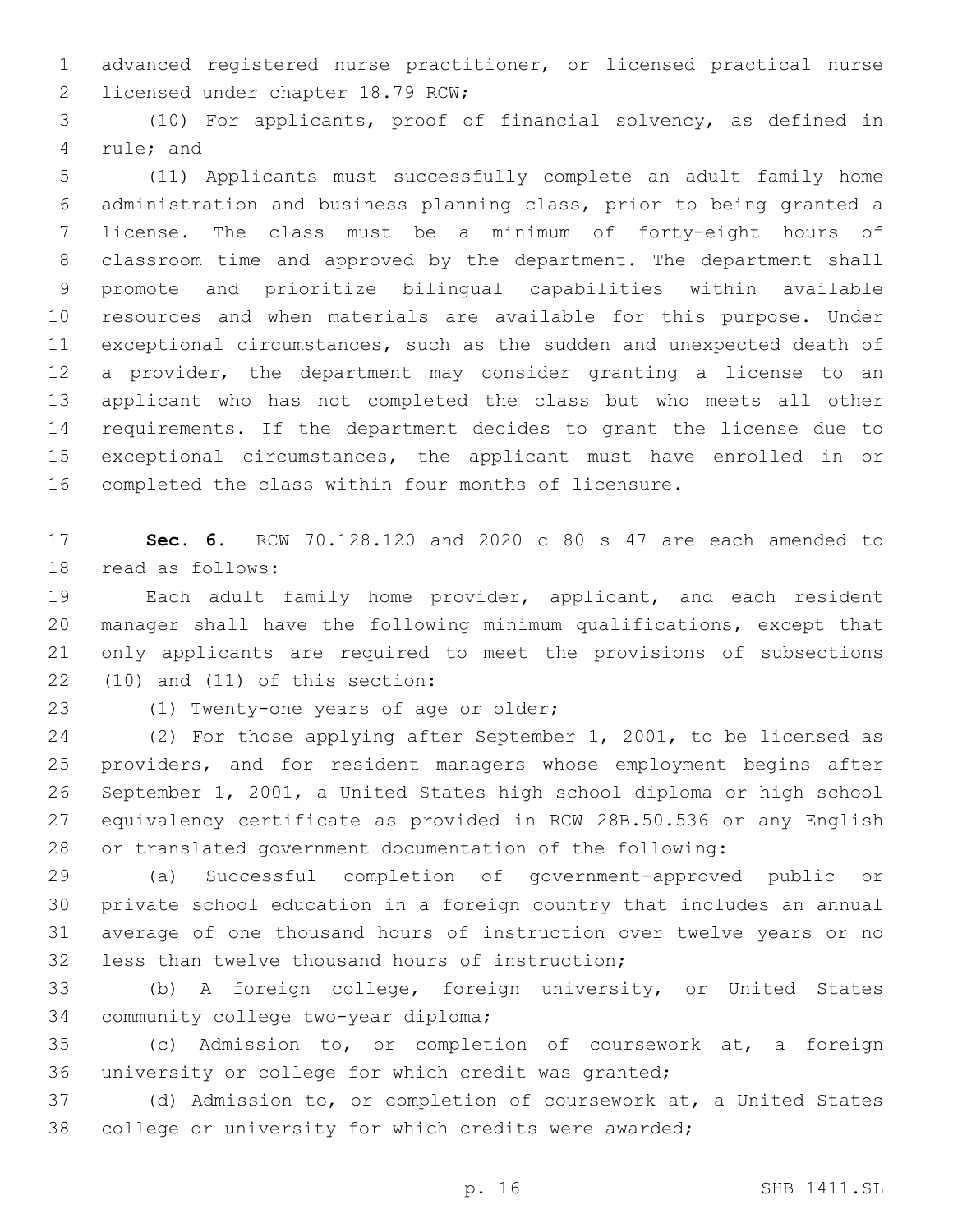(e) Admission to, or completion of postgraduate coursework at, a United States college or university for which credits were awarded; 3 or

 (f) Successful passage of the United States board examination for registered nursing, or any professional medical occupation for which college or university education preparation was required;

(3) Good moral and responsible character and reputation;

 (4) Literacy and the ability to communicate in the English 9 language;

 (5) Management and administrative ability to carry out the 11 requirements of this chapter;

 (6) Satisfactory completion of department-approved basic training and continuing education training as required by RCW 74.39A.074, and 14 in rules adopted by the department;

 (7) Satisfactory completion of department-approved, or equivalent, special care training before a provider may provide 17 special care services to a resident;

18 (8) Not ((been convicted of any crime that is disqualifying under RCW 43.43.830 or 43.43.842, or department rules adopted under this 20 chapter, or been found to have abused, neglected, exploited, or abandoned a minor or vulnerable adult as specified in RCW 22  $74.39A.056(2)$ )) be disqualified by a department background check;

 (9) For those applying to be licensed as providers, and for resident managers whose employment begins after August 24, 2011, at 25 least one thousand hours in the previous sixty months of successful, direct caregiving experience obtained after age eighteen to vulnerable adults in a licensed or contracted setting prior to operating or managing an adult family home. The applicant or resident manager must have credible evidence of the successful, direct caregiving experience or, currently hold one of the following professional licenses: Physician licensed under chapter 18.71 RCW; osteopathic physician licensed under chapter 18.57 RCW; physician assistant licensed under chapter 18.71A RCW; registered nurse, advanced registered nurse practitioner, or licensed practical nurse 35 licensed under chapter 18.79 RCW;

 (10) For applicants, proof of financial solvency, as defined in 37 rule; and

 (11) Applicants must successfully complete an adult family home administration and business planning class, prior to being granted a license. The class must be a minimum of forty-eight hours of

p. 17 SHB 1411.SL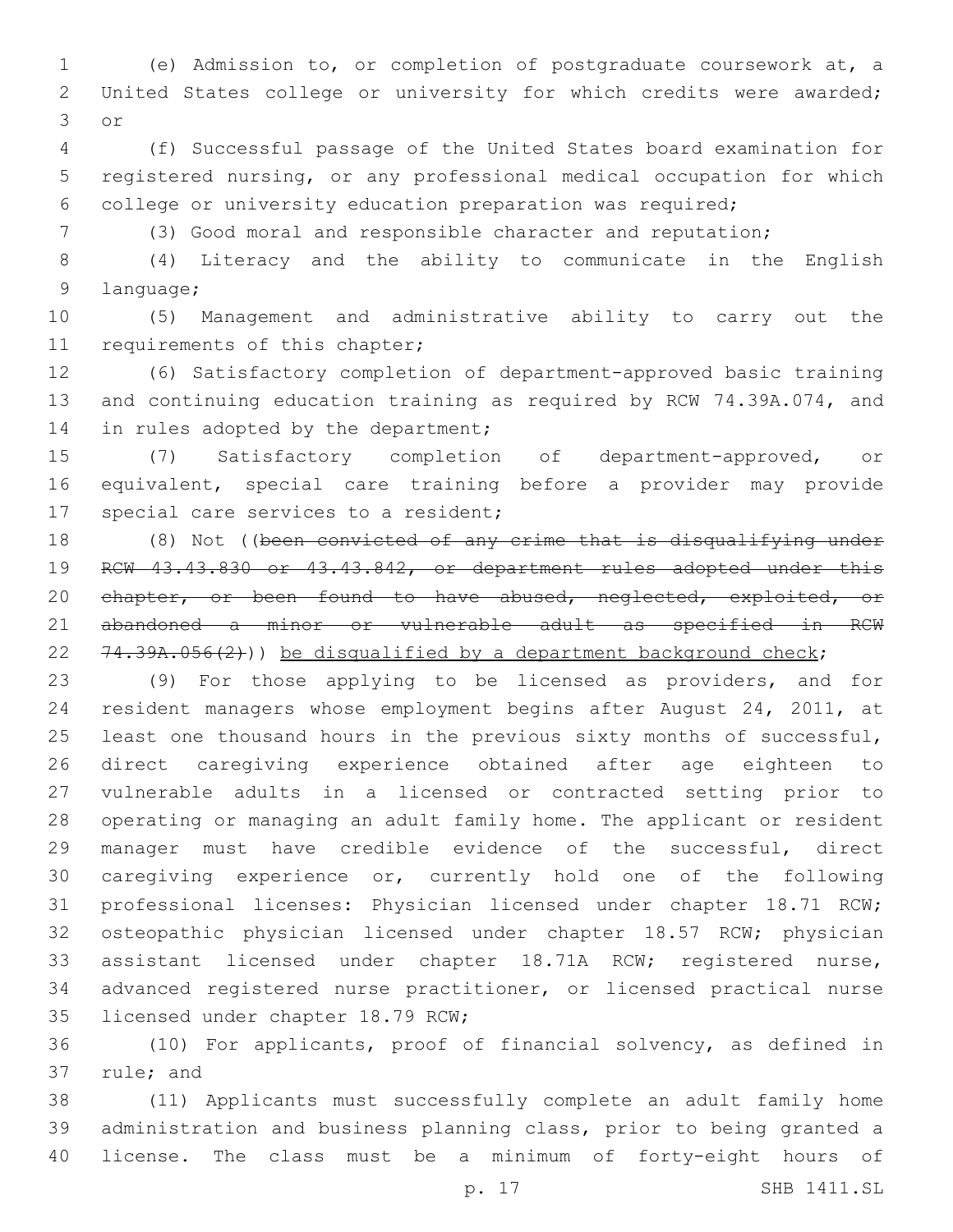classroom time and approved by the department. The department shall promote and prioritize bilingual capabilities within available resources and when materials are available for this purpose. Under exceptional circumstances, such as the sudden and unexpected death of a provider, the department may consider granting a license to an applicant who has not completed the class but who meets all other requirements. If the department decides to grant the license due to exceptional circumstances, the applicant must have enrolled in or completed the class within four months of licensure.

 **Sec. 7.** RCW 70.128.130 and 2019 c 80 s 1 are each amended to read as follows:11

 (1) The provider is ultimately responsible for the day-to-day 13 operations of each licensed adult family home.

 (2) The provider shall promote the health, safety, and well-being of each resident residing in each licensed adult family home.

 (3) Adult family homes shall be maintained internally and externally in good repair and condition. Such homes shall have safe and functioning systems for heating, cooling, hot and cold water, electricity, plumbing, garbage disposal, sewage, cooking, laundry, artificial and natural light, ventilation, and any other feature of 21 the home.

 (4) In order to preserve and promote the residential home-like nature of adult family homes, adult family homes licensed after 24 August 24, 2011, shall:

 (a) Have sufficient space to accommodate all residents at one 26 time in the dining and living room areas;

 (b) Have hallways and doorways wide enough to accommodate residents who use mobility aids such as wheelchairs and walkers; and

 (c) Have outdoor areas that are safe and accessible for residents 30 to use.

 (5) The adult family home must provide all residents access to resident common areas throughout the adult family home including, but not limited to, kitchens, dining and living areas, and bathrooms, to the extent that they are safe under the resident's care plan.

 (6) Adult family homes shall be maintained in a clean and sanitary manner, including proper sewage disposal, food handling, and 37 hygiene practices.

 (7) Adult family homes shall develop a fire drill plan for emergency evacuation of residents, shall have working smoke detectors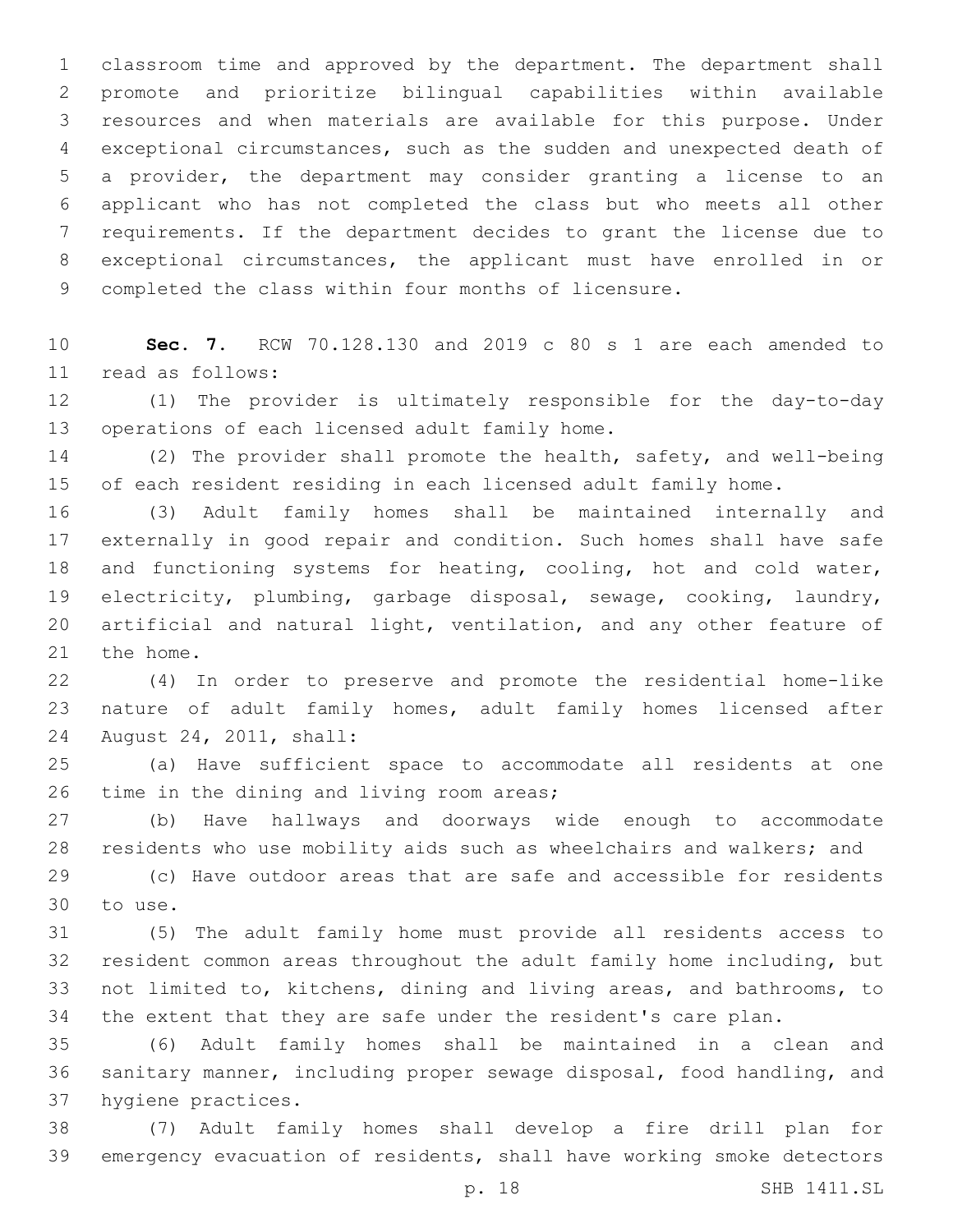in each bedroom where a resident is located, shall have working fire extinguishers on each floor of the home, and shall house nonambulatory residents on a level with safe egress to a public right-of-way. Nonambulatory residents must have a bedroom on the floor of the home from which the resident can be evacuated to a designated safe location outside the home without the use of stairs, elevators, chair lifts, platform lifts, or other devices as 8 determined by the department in rule.

 (8) The adult family home shall ensure that all residents can be safely evacuated from the home in an emergency as established by the department in rule. The rules established by the department must be developed in consultation with the largest organization representing 13 fire chiefs in the state of Washington.

 (9) Adult family homes shall have clean, functioning, and safe 15 household items and furnishings.

 (10) Adult family homes shall provide a nutritious and balanced diet and shall recognize residents' needs for special diets.

 (11) Adult family homes shall establish health care procedures for the care of residents including medication administration and 20 emergency medical care.

 (a) Adult family home residents shall be permitted to self-22 administer medications.

 (b) Adult family home providers may administer medications and deliver special care only to the extent authorized by law.

 (12) Adult family home providers shall either: (a) Reside at the adult family home; or (b) employ or otherwise contract with a qualified resident manager to reside at the adult family home. The 28 department may exempt, for good cause, a provider from the 29 requirements of this subsection by rule.

 (13) A provider will ensure that any volunteer, student, employee, or person residing within the adult family home who will 32 have unsupervised access to any resident shall not ((have been convicted of a crime listed under RCW 43.43.830 or 43.43.842, or been found to have abused, neglected, exploited, or abandoned a minor or vulnerable adult as specified in RCW 74.39A.056(2))) be disqualified by a department background check. A provider may conditionally employ a person pending the completion of a criminal conviction background inquiry, but may not allow the person to have unsupervised access to 39 any resident.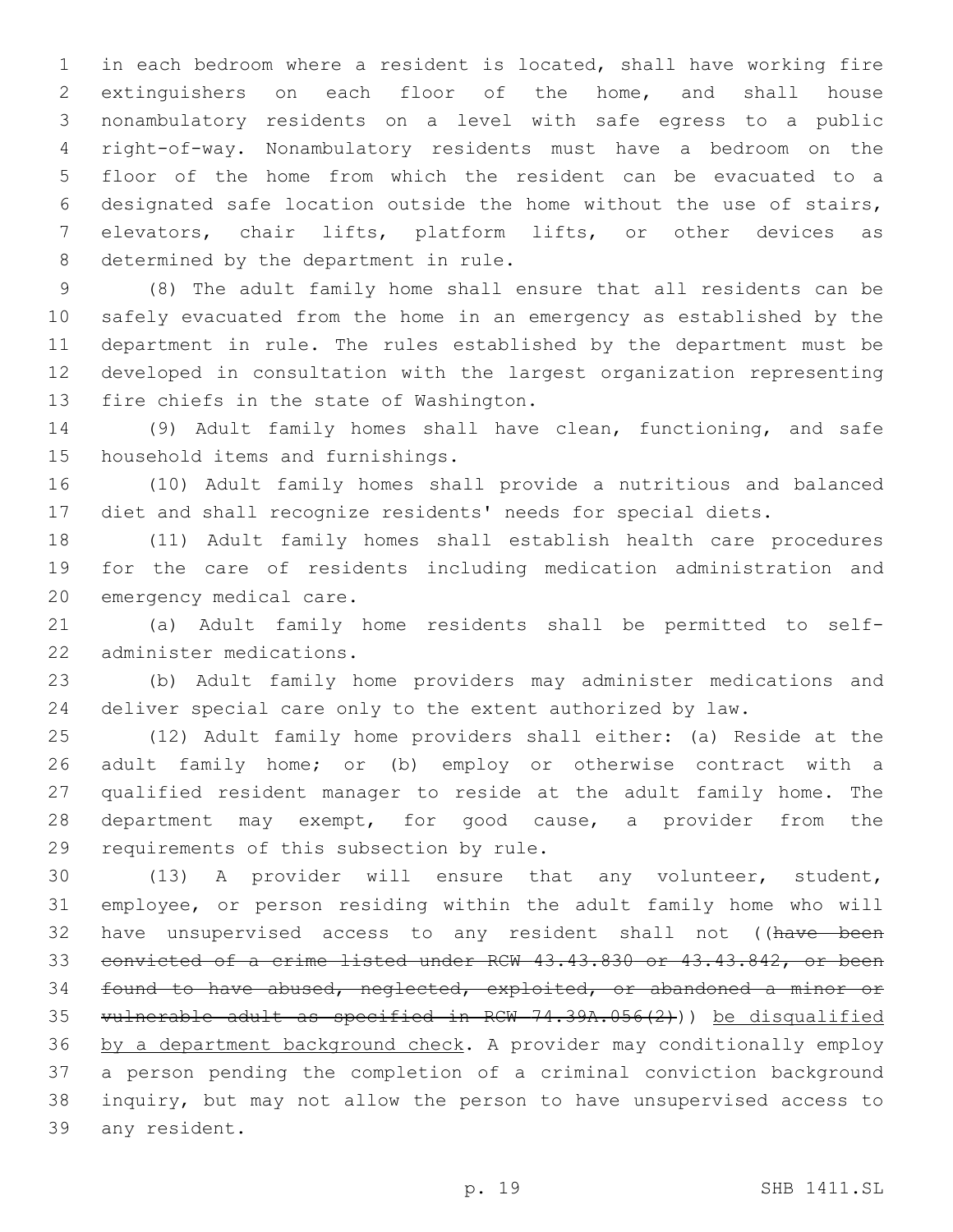(14) A provider shall offer activities to residents under care as 2 defined by the department in rule.

 (15) An adult family home must be financially solvent, and upon request for good cause, shall provide the department with detailed information about the home's finances. Financial records of the adult family home may be examined when the department has good cause to believe that a financial obligation related to resident care or 8 services will not be met.

 (16) An adult family home provider must ensure that staff are competent and receive necessary training to perform assigned tasks. Staff must satisfactorily complete department-approved staff orientation, basic training, and continuing education as specified by the department by rule. The provider shall ensure that a qualified 14 caregiver is on-site whenever a resident is at the adult family home; any exceptions will be specified by the department in rule. Notwithstanding RCW 70.128.230, until orientation and basic training are successfully completed, a caregiver may not provide hands-on personal care to a resident without on-site supervision by a person who has successfully completed basic training or been exempted from 20 the training pursuant to statute.

(17) The provider and resident manager must assure that there is:

 (a) A mechanism to communicate with the resident in his or her primary language either through a qualified person on-site or readily available at all times, or other reasonable accommodations, such as 25 language lines; and

 (b) Staff on-site at all times capable of understanding and speaking English well enough to be able to respond appropriately to emergency situations and be able to read and understand resident care 29 plans.

 NEW SECTION. **Sec. 8.** The department of social and health services and the department of health may adopt rules to implement this act.

 NEW SECTION. **Sec. 9.** If any part of this act is found to be in conflict with federal requirements that are a prescribed condition to the allocation of federal funds to the state, the conflicting part of this act is inoperative solely to the extent of the conflict and with respect to the agencies directly affected, and this finding does not affect the operation of the remainder of this act in its application

p. 20 SHB 1411.SL